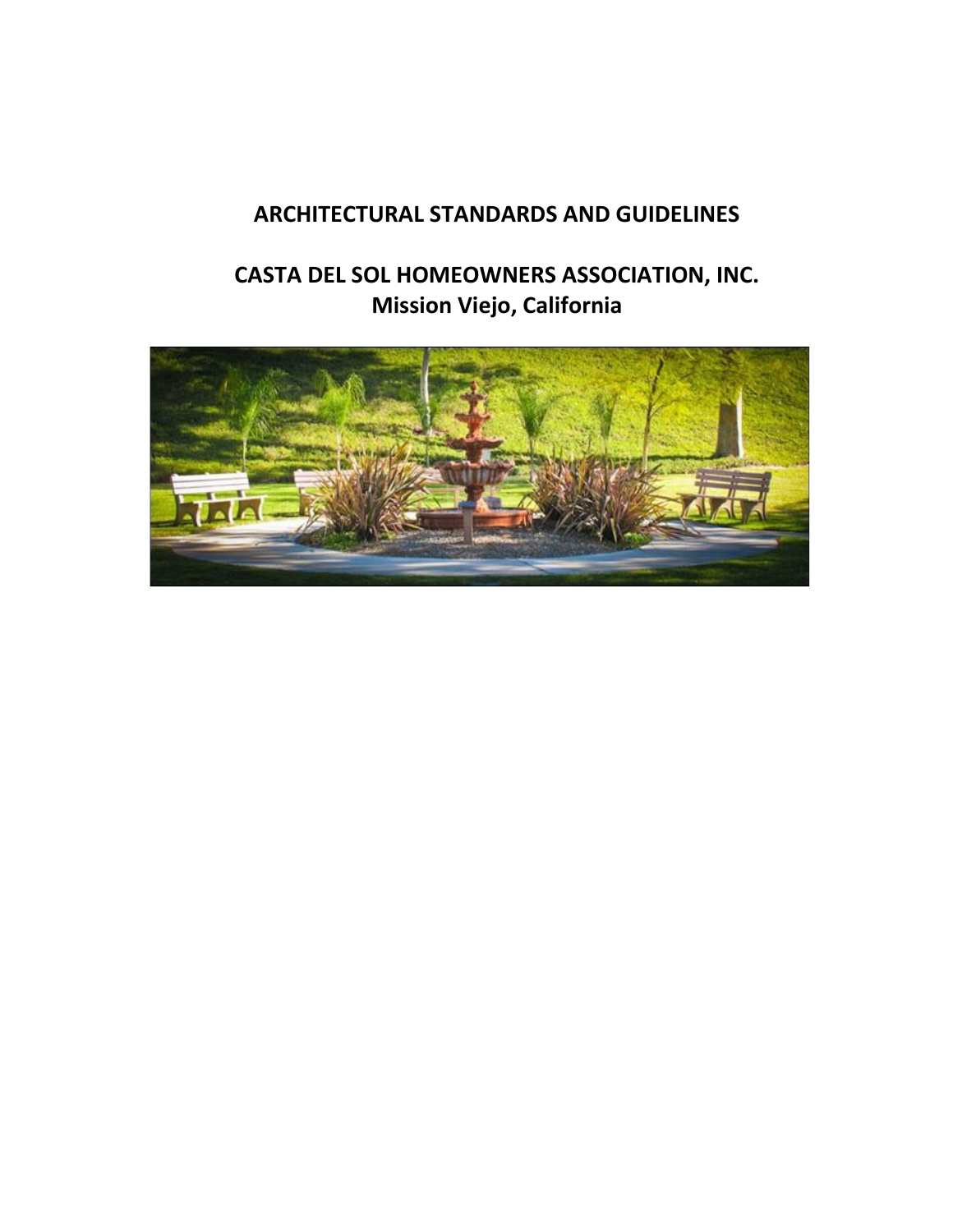| 1.0  |                                                                        |  |
|------|------------------------------------------------------------------------|--|
| 1.1  |                                                                        |  |
| 1.2  |                                                                        |  |
| 1.3  |                                                                        |  |
| 1.4  |                                                                        |  |
| 1.5  |                                                                        |  |
| 1.6  |                                                                        |  |
| 1.7  |                                                                        |  |
| 1.8  |                                                                        |  |
| 1.9  |                                                                        |  |
| 1.10 |                                                                        |  |
| 1.11 | Accessory Dwelling Unit (ADU)/Junior Accessory Dwelling Unit (JADU)  9 |  |
| 2.0  |                                                                        |  |
| 2.1  |                                                                        |  |
| 2.2  |                                                                        |  |
| 2.3  |                                                                        |  |
| 2.4  |                                                                        |  |
| 2.5  |                                                                        |  |
| 2.6  |                                                                        |  |
| 2.7  |                                                                        |  |
| 3.0  |                                                                        |  |
| 3.1  |                                                                        |  |
| 3.2  |                                                                        |  |
| 3.3  |                                                                        |  |
| 3.4  |                                                                        |  |
| 3.5  |                                                                        |  |
| 3.6  |                                                                        |  |

#### **TABLE OF CONTENTS**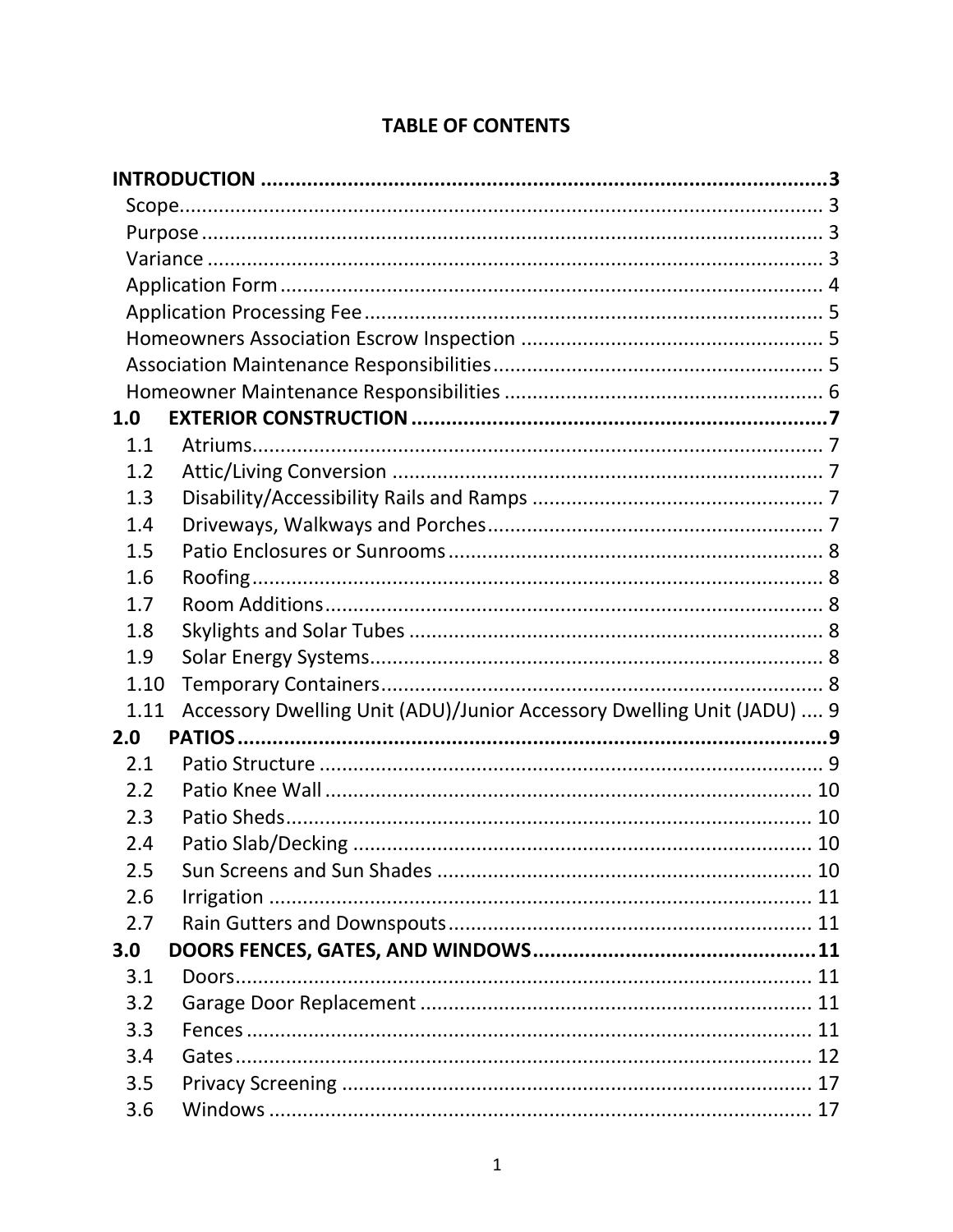| 3.7  |  |  |  |  |  |
|------|--|--|--|--|--|
| 4.0  |  |  |  |  |  |
| 4.1  |  |  |  |  |  |
| 4.2  |  |  |  |  |  |
| 4.3  |  |  |  |  |  |
| 4.4  |  |  |  |  |  |
| 4.5  |  |  |  |  |  |
| 4.6  |  |  |  |  |  |
| 4.7  |  |  |  |  |  |
| 4.8  |  |  |  |  |  |
| 4.9  |  |  |  |  |  |
| 5.0  |  |  |  |  |  |
| 5.1  |  |  |  |  |  |
| 5.2  |  |  |  |  |  |
| 5.3  |  |  |  |  |  |
| 5.4  |  |  |  |  |  |
| 5.5  |  |  |  |  |  |
| 5.6  |  |  |  |  |  |
| 5.7  |  |  |  |  |  |
| 5.8  |  |  |  |  |  |
| 5.9  |  |  |  |  |  |
| 5.10 |  |  |  |  |  |
| 5.11 |  |  |  |  |  |
| 5.12 |  |  |  |  |  |
| 6.0  |  |  |  |  |  |
| 6.1  |  |  |  |  |  |
| 6.2  |  |  |  |  |  |
| 6.3  |  |  |  |  |  |
| 7.0  |  |  |  |  |  |
| 7.1  |  |  |  |  |  |
| 7.2  |  |  |  |  |  |
| 7.3  |  |  |  |  |  |
|      |  |  |  |  |  |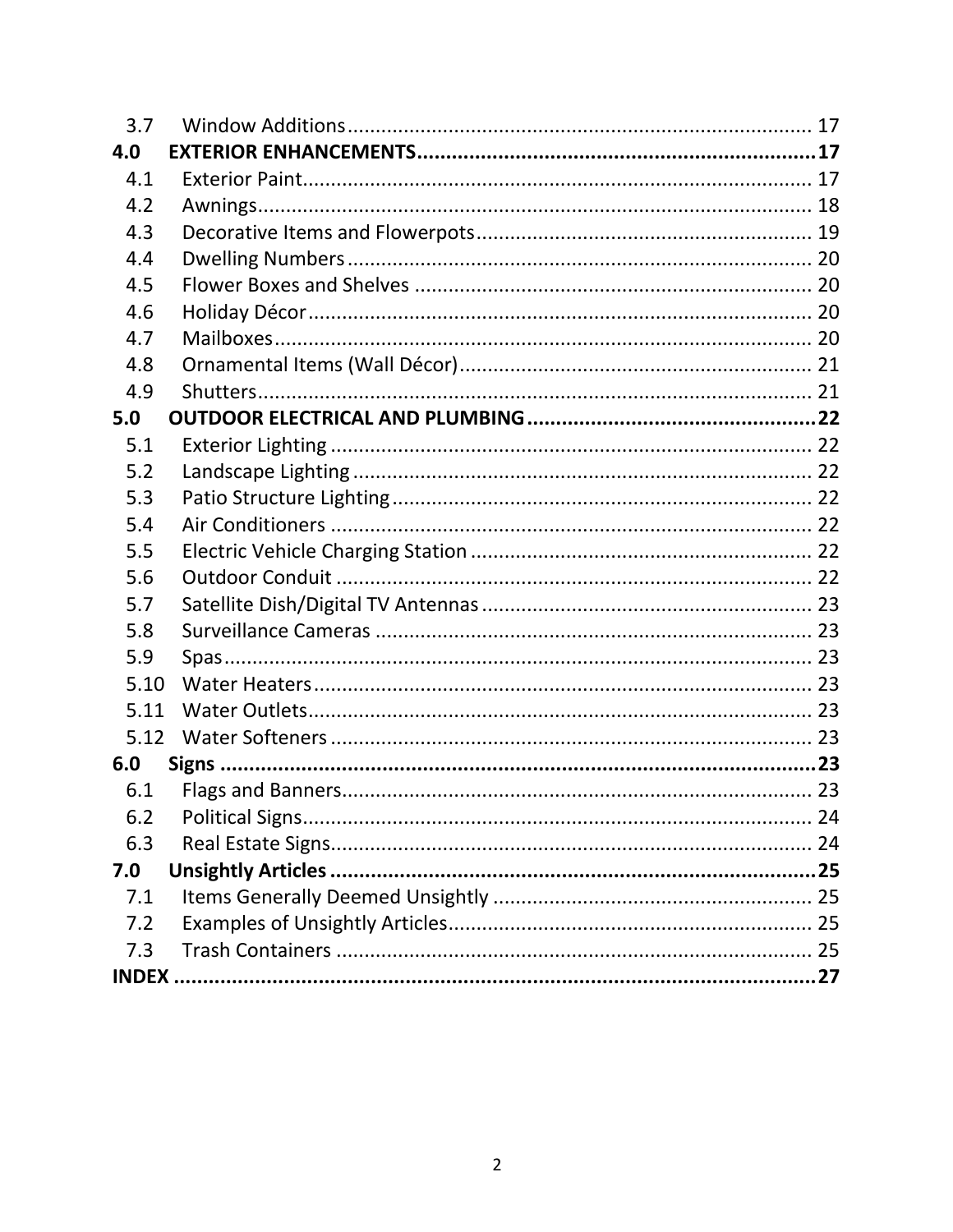#### <span id="page-3-0"></span>**INTRODUCTION**

# <span id="page-3-1"></span>**Scope**

The scope of this document is limited to exterior architectural features and modifications of the dwelling within a homeowner's property boundaries. The Casta del Sol Homeowners Association (Association) has Architectural Standards & Guidelines (S&G) which were drafted by the Architectural Committee (Committee) and approved by the Casta del Sol Board of Directors (BOD). The BOD has granted the Committee the authority to administer the rules and regulations, as defined in the S&G.

### <span id="page-3-2"></span>**Purpose**

The purpose of the S&G is to keep Casta del Sol's community appearance pleasing and presentable while maintaining property values. To that end, the Committee periodically inspects each dwelling to ensure compliance with the S&G and mails out Courtesy Notices to non-compliant homeowners. All exterior modifications must harmoniously complement the aesthetics of the Casta del Sol community.

All modifications, feature changes, alterations or improvements to the dwelling's exterior require a detailed application form entitled "Architectural Application for Exterior Modification", per the Association's Covenants, Conditions and Restrictions, (CC&Rs), Article III, Section 3.17 and Article VIII, Section 8.02. This form is to be completed by the homeowner and submitted to the Committee for review and approval before any project may proceed.

The CC&Rs and S&G list, but are not limited to, those modifications, feature changes, etc., that are deemed permissible. All applications are reviewed on a case-by-case basis, and even though a modification is permitted, it may not be approved solely based on the impact the modification would have on the aesthetics of the Community or the style of the dwelling.

All modifications to be considered must be within the property lines of the homeowner's Lot. Property boundary information is available at the Planning Commission Office in Mission Viejo.

# <span id="page-3-3"></span>**Variance**

A permanent or temporary variance allowing the homeowner a permanent or temporary exemption from a guideline in the S&G may be approved by the Committee. However, when the dwelling is sold or there is a transfer of deed, the temporary variance becomes invalid and the homeowner is responsible for all expenses to correct, restore, or remove the feature(s) to comply with the current S&G.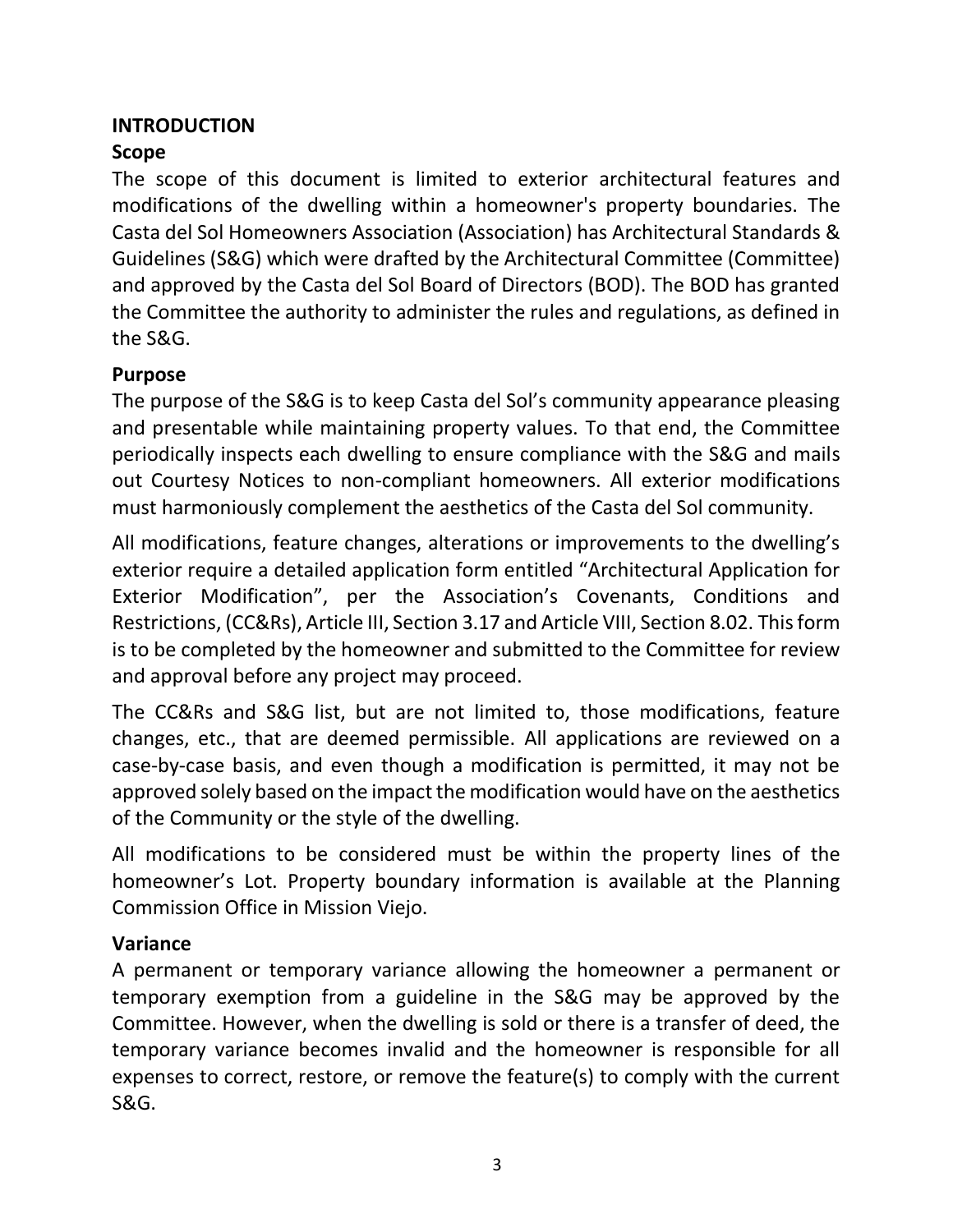# <span id="page-4-0"></span>**Application Form**

An "Architectural Application for Exterior Modification" form MUST be submitted and approved, in writing, PRIOR to proceeding with ANY exterior modification. The standards and guidelines outlined within this document do not grant permission to proceed with any modification, addition, or removal of any exterior feature. The application submitted by the homeowner is reviewed by the Committee to ensure compliance with the S&G.

All applications submitted MUST address the project(s) in detail and include dimensions, photos, material sample(s) and/or description, color sample(s) and/or description, location(s), elevation, and project cost. Incomplete applications will be returned to the homeowner and will NOT be submitted for review by the Committee until the homeowner returns a completed application addressing the required items.

Upon approval, the homeowner will be notified and provided with a copy of the approved application. The homeowner MUST post the copy in a visible location, such as the front window or front door, while work is in progress. NOTE: The homeowner may be fined for failure to post the copy.

Upon denial of a proposed application, the homeowner will be notified in writing.

Notification of the completed project must be returned to Recreation Center 1 within two (2) weeks of completion.

**IMPORTANT** All approvals from the Association must be in writing. All work being performed on the exterior of the dwelling without a Committee-approved application on file will result in a "Stop Work" notice. Additionally, a fine may be assessed as determined by the BOD, and the homeowner may be required to restore the exterior to its original condition at the homeowner's expense.

The homeowner is responsible for managing the permitting process and following all codes for state and local agencies.

The homeowner is responsible for any modification to drainage patterns and must ensure proper drainage is maintained. The homeowner must provide a detailed drainage plan addressing any modification to the current drainage. Drainage plans will be reviewed by both Architectural and Greenbelt committees and an alternate drainage plan may be required, prior to approving the Application (refer to HOA CCRS section 3.10).

The "Architectural Application for Exterior Modifications" form is available at Recreation Center 1 or by downloading a copy from the Casta del Sol website.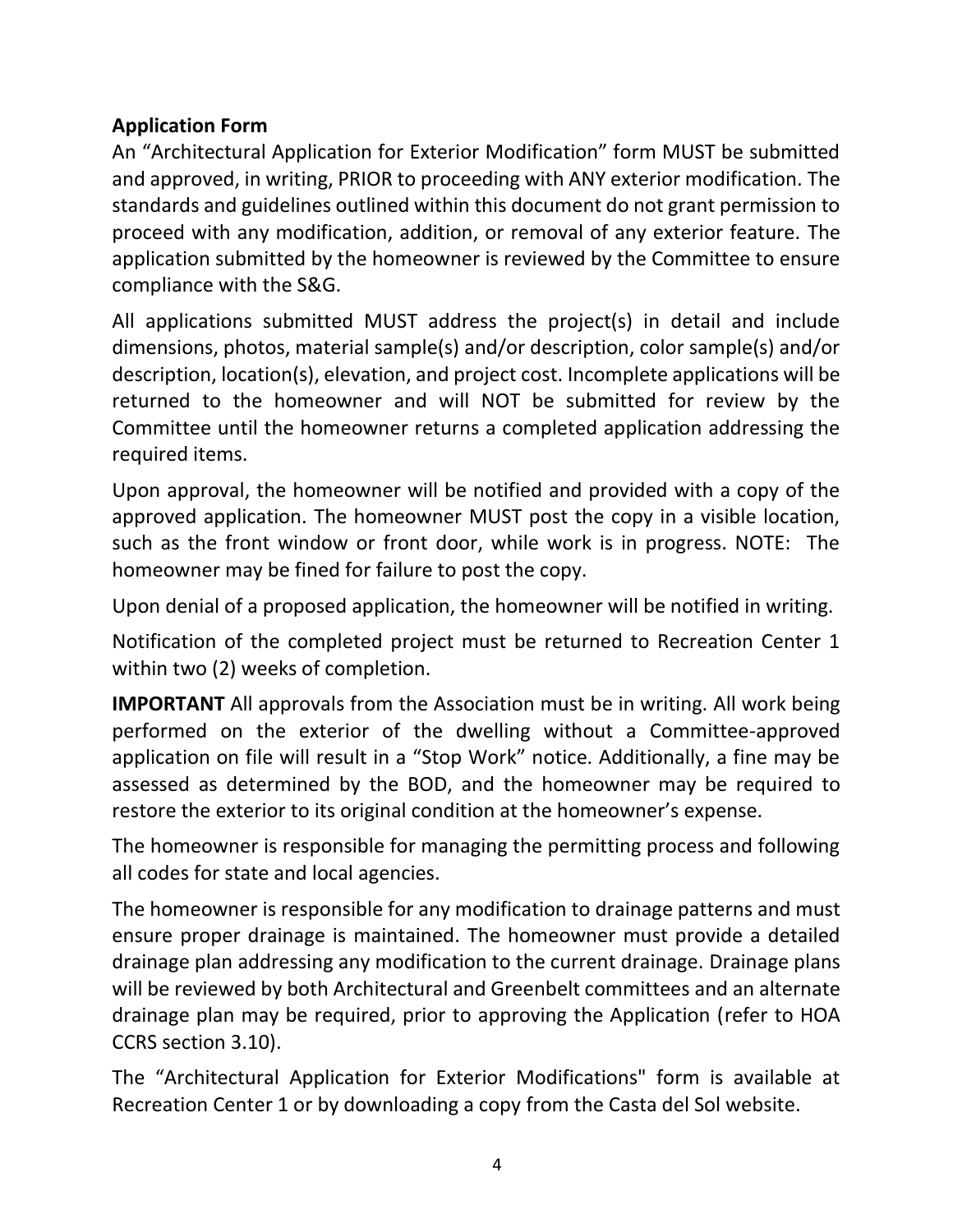### <span id="page-5-0"></span>**Application Processing Fee**

A fifty-dollar (\$50) application processing fee is required for each modification that is expected to cost the homeowner over one thousand dollars- $(51,000)$ . An ADU/JADU modification, ranging from a simple room addition, to a major interior remodel or exterior modification will require a non-refundable application fee of five hundred dollars (\$500). Plus a deposit of \$1,500 to cover the cost to retain a consulting architect to review the ADU/JADU application. The amount for the review will vary between \$500-\$1500, should the amount billed by the architect for their review be less than the deposit, the Association will refund the difference to the applicant. Upon submission of an application, a check may accompany the application, or the fee may be paid by credit card at Recreation Center 1.

#### **Review by Committee**

The Committee will review the completed application within sixty (60) days of receipt of all required information, documents, plans, etc.

#### **Reconsideration by the BOD**

If an application is denied by the Committee, a written notification is sent to the owner within thirty (30) days. The applicant (homeowner) is entitled to seek reconsideration by the BOD. The homeowner must submit a written request within thirty (30) days to the BOD for reconsideration and a hearing. The BOD will schedule the requested hearing to take place within forty-five (45) days from the date of the receipt of the written request from the homeowner. The decision of the BOD will be made in writing within fifteen (15) days from the date of the hearing.

#### <span id="page-5-1"></span>**Homeowners Association Escrow Inspection**

A mandatory escrow inspection is performed by the Association Management before the sale of any dwelling in Casta del Sol. The inspection is limited to the exterior of the premises and is performed to determine if there have been any variances, unauthorized alterations, additions, or modifications that violate the current S&G. Any visible violations will be documented and reported to the seller and the seller will be required to correct all noted violations prior to the close of escrow.

#### **Association Maintenance Responsibilities**

The Association is responsible for the following:

<span id="page-5-2"></span>1. Painting of dwelling exterior, garage door, entry doors (excluding custom doors), and trim, which will be completed by the Association per the scheduled paint cycle.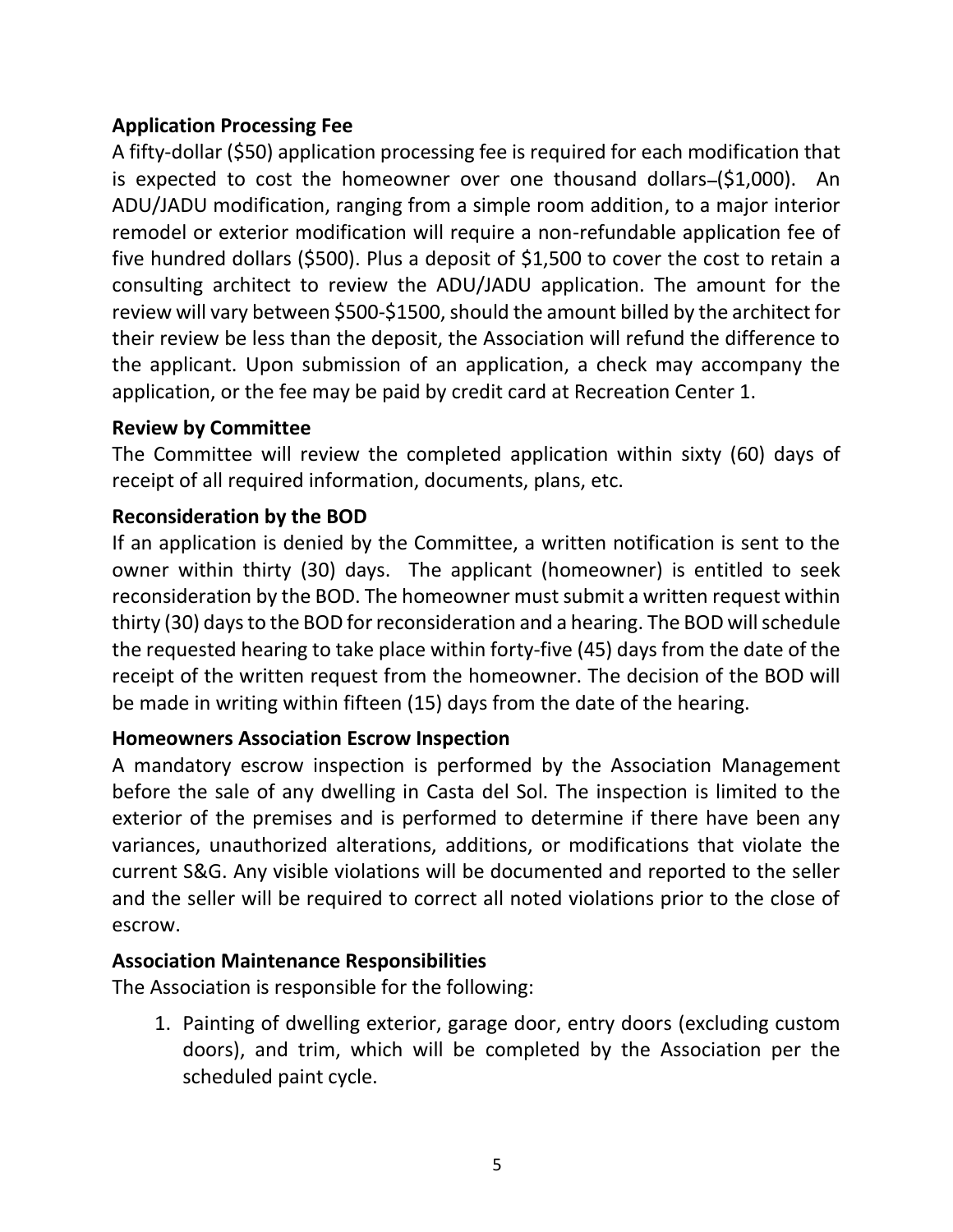- 2. All grouped and cluster mailboxes, and individual (single) mailboxes originally installed by the builder.
- <span id="page-6-0"></span>3. Casta del Sol Common Areas.

#### **Homeowner Maintenance Responsibilities**

The homeowner is responsible for the maintenance, correction, repair and/or replacement of the following, but not limited to:

- 1. Patio slabs, patio structures, patio roof covers, patio walls, and patio lattice.
- 2. Windows and sills, sliding doors and frames, screens, and custom exterior doors.
- 3. Awnings.
- 4. Individual (single) mailboxes installed by the homeowner.
- 5. Debris in rain gutters, downspouts, and tunnel drains.
- 6. The extermination and control of pests, such as birds, termites, rats, mice, bees, ants, and other insects, etc. on the homeowner's property.
- 7. Roof repair and replacement.
- 8. Skylights, solar tubes, and solar panels.
- 9. Water and gas lines.
- 10. Driveway repair and replacement.
- 11. All fencing and gate repair and replacement.
- 12. Debris on patios, porches, side yards, and driveways.
- 13. Wood fascia, trim, flower boxes, planter shelves, and shutters.
- 14. Cracks in stucco, concrete floor/foundation.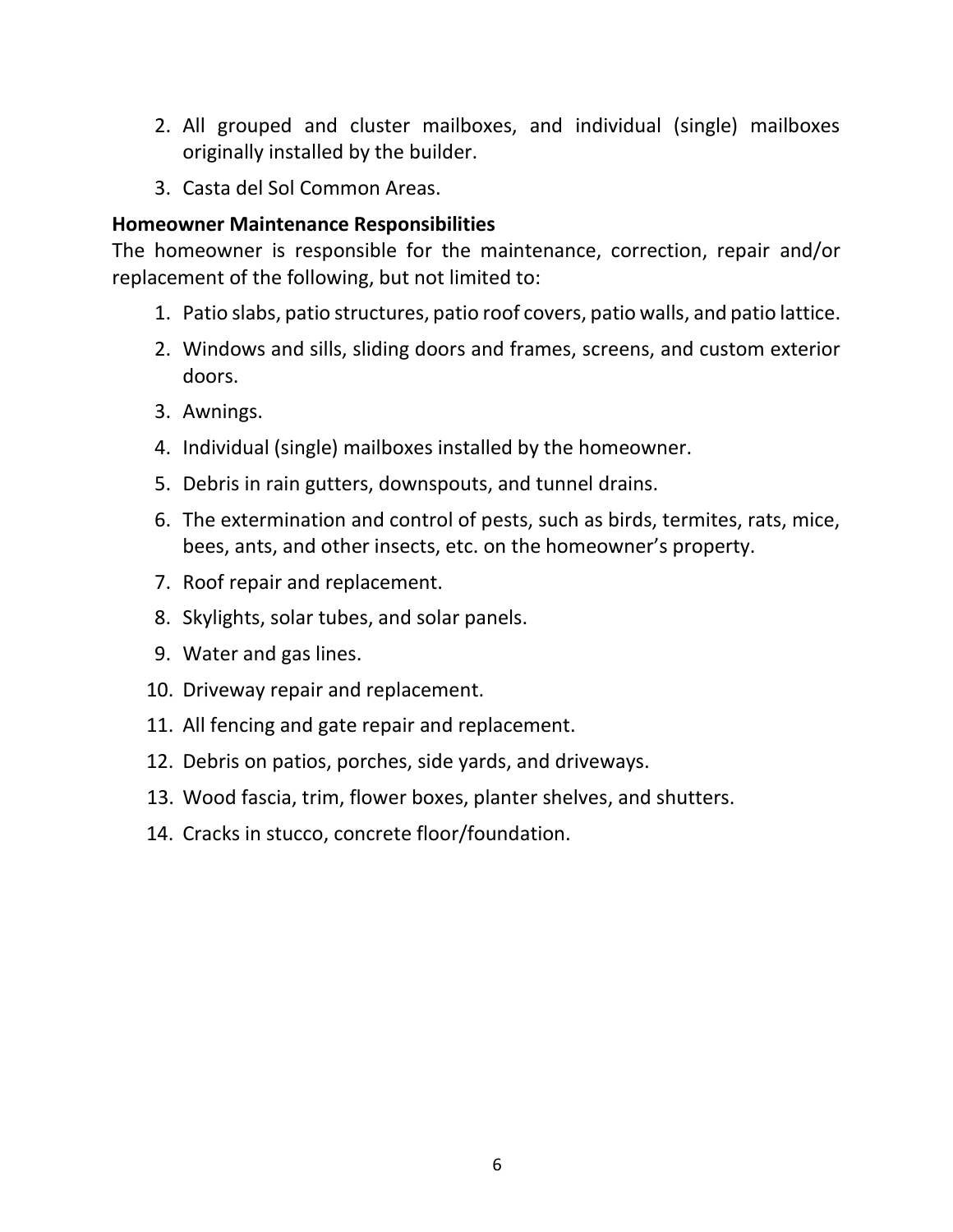### <span id="page-7-0"></span>**1.0 EXTERIOR CONSTRUCTION**

#### <span id="page-7-1"></span>**Atriums**

An atrium is a space bordered on four (4) sides by the inner and outer walls of a structure or building with an open ceiling or skylight. Modifications to atriums are permitted with the following guidelines:

a. Closed Roof

Must match existing roof tiles.

b. Open Atriums

All open atrium trim must be painted to match trim or stucco.

# <span id="page-7-2"></span>**Attic/Living Conversion**

Attic space room additions constructed within the existing area of the dwelling are permitted.

#### <span id="page-7-3"></span>**Disability/Accessibility Rails and Ramps**

- a. A metal handrail, guardrail, or banister can be added by a temporary variance.
- b. Color must be black, white, or consistent with color scheme of the dwelling. Handrails must not exceed forty-two (42) inches in height.
- c. A concrete ramp may be added from driveway to porch. (see requirements listed in section 1.4).

### <span id="page-7-4"></span>**Driveways, Walkways and Porches**

A driveway, walkway or porch replacement or modification is permitted. Finish may be of a patterned or interlocking configuration, must be non-graphic and non-symbolic and must complement hardscape.

Poured slab with overlay/inlay of tile, brick, stamped or coating is permitted with the following guidelines:

- a. A sample must be submitted for any color added to the concrete mix PRIOR to pouring.
- b. Painting of concrete slab is not permitted; however, stained concrete is permitted with submission and approval of a sample.
- c. Paver blocks installed on a tamped sand bed is permitted.
- d. Driveway width may be extended no farther than the edge of your dwelling.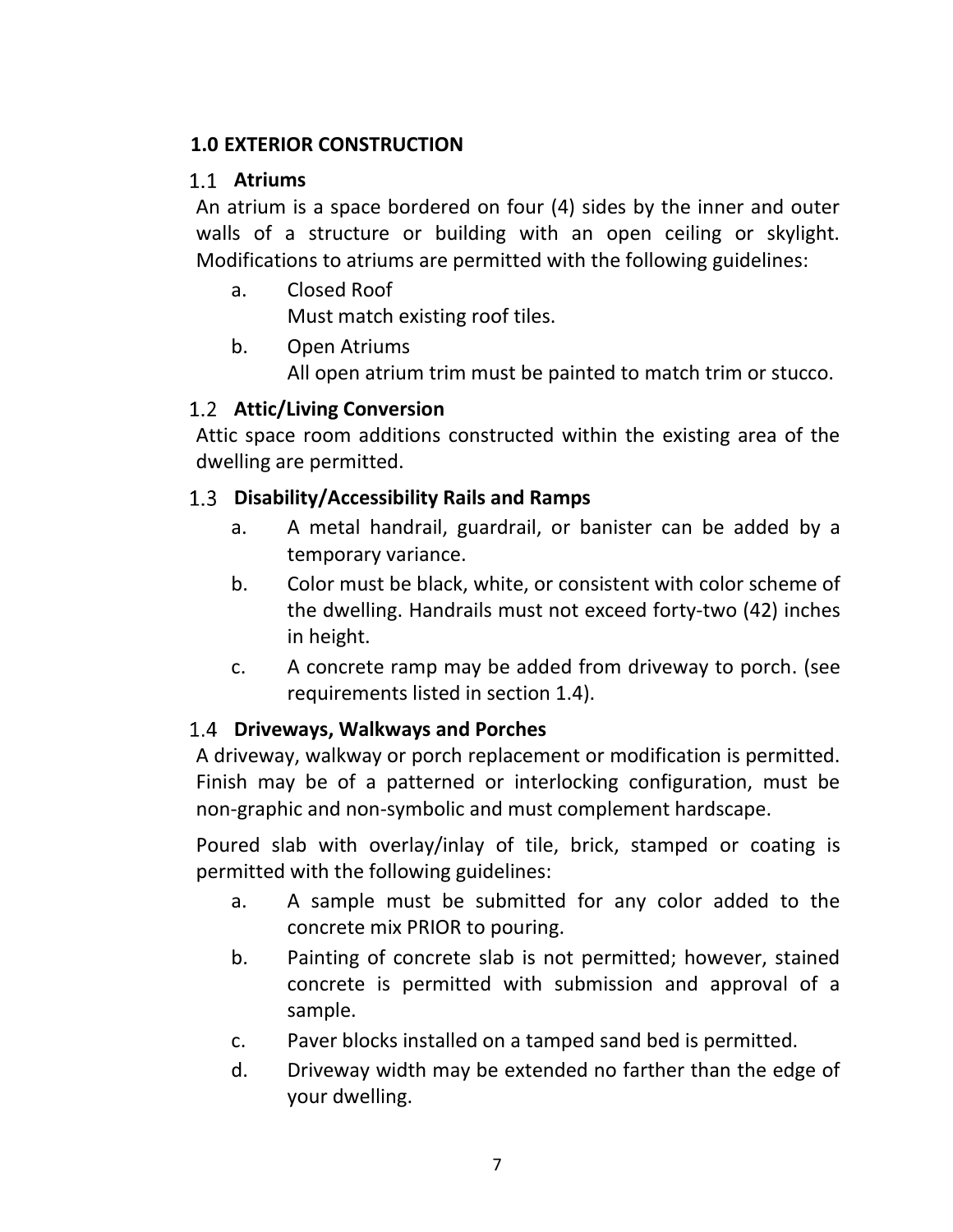e. Walkway width may be extended no further than the edge of your property line or swale.

# <span id="page-8-0"></span>**Patio Enclosures or Sunrooms**

Enclosure of a patio or addition of a sunroom, regardless if permanent or temporary, is not permitted.

# <span id="page-8-1"></span>1.6 **Roofing**

The homeowner is responsible for all roof repairs, and/or roof replacement when needed.

- a. Roof repair must match existing roof.
- b. For attached homes, the new roof must match the adjoining dwelling roof in both style and color.
- c. New roof replacement material can be clay tile or cement tile.

# <span id="page-8-2"></span>1.7 **Room Additions**

Room additions may be permitted with the following guidelines:

- a. All room additions will be considered on a case-by-case basis.
- b. Roof style, pitch and material must be consistent with the existing dwelling.
- c. Second story room additions are not permitted on any model in Casta del Sol.

# <span id="page-8-3"></span>**Skylights and Solar Tubes**

- a. The frame of skylights, either fixed or vented, must not exceed six (6) inches above roofing tiles.
- b. Solar Tubes: color of the frame must match the roofing material.

# <span id="page-8-4"></span>**Solar Energy Systems**

Solar energy systems designed for residential use are permitted.

### <span id="page-8-5"></span>**Temporary Containers**

### **1. Dumpsters**

- a. A permit must be obtained for temporary trash disposal container(s) at Recreation Center 1.
- b. Location is restricted to the resident's driveway.
- c. Limited to no more than thirty (30) days.
- **2. PODS**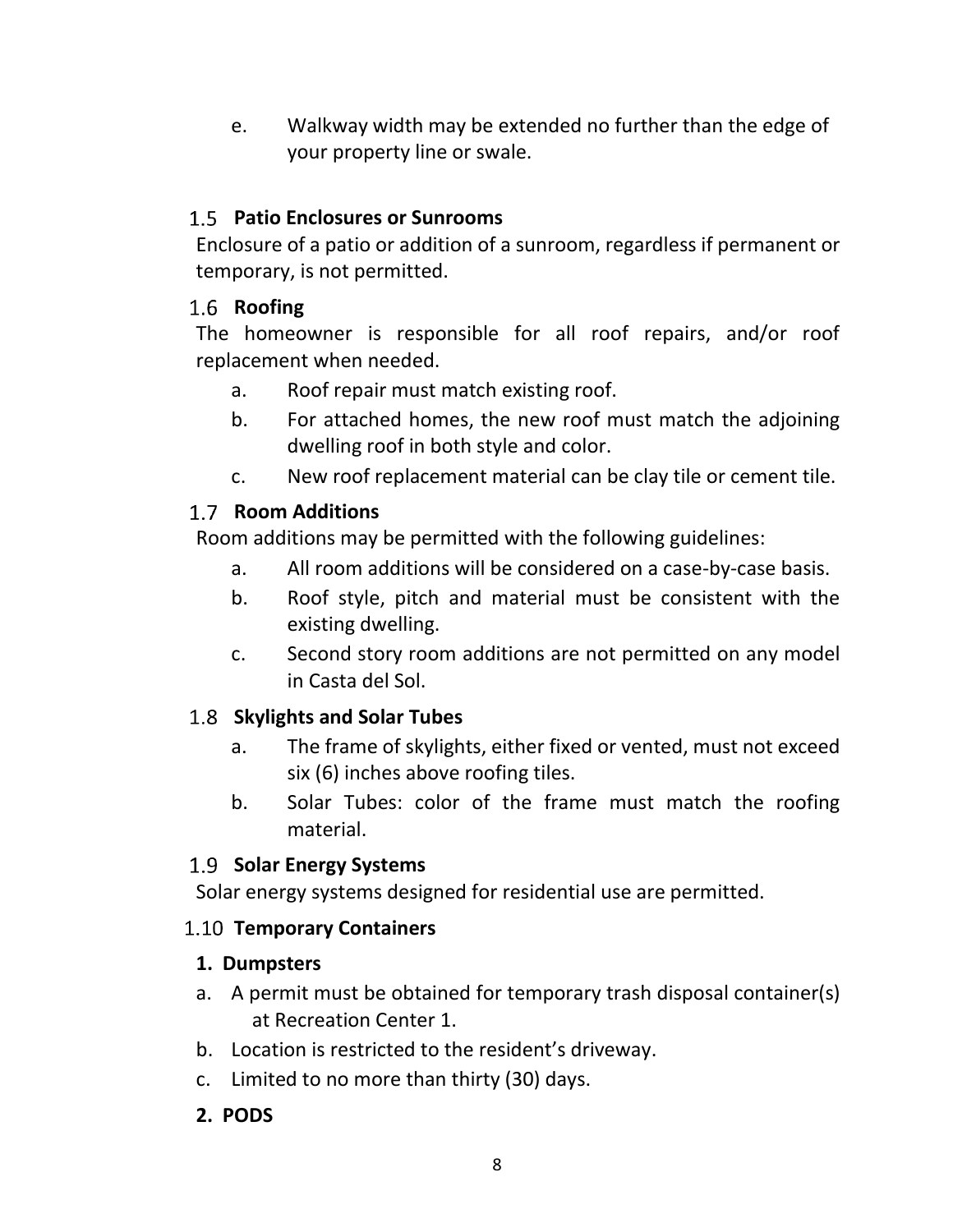- a. A permit for a temporary storage container must be obtained at Recreation Center 1.
- b. Location is restricted to the resident's driveway.
- c. Limited to no more than thirty (30) days.

# <span id="page-9-0"></span>**Accessory Dwelling Unit (ADU)/Junior Accessory Dwelling Unit (JADU)**

An accessory dwelling unit (ADU) or a junior dwelling unit (JADU) is permitted on a case-by-case basis and requires complete architectural plans as well as city and government permits which meet all of the requirements of the City of Mission Viejo and Government Codes Sections 65852.2 and 65852.22. The Association seeks to comply with Civil Code 4751 and any applicable statutes in their entirety. The Committee may request reasonable changes to the exterior plans in order to comply with the current Casta del Sol Homeowners Association Official Information and Rule Book and S&G of Casta del Sol.

Listed below are a few of the changes that may be requested, but are not limited to:

- a. Paint
- b. Finishing materials, e.g., stucco, wood trim
- c. Roof style and material
- d. Egress of doors and/or window placement

### **2.0 PATIOS**

<span id="page-9-1"></span>Yard patio areas are defined as space exclusively within the homeowner's property boundary lines, less a setback of twelve (12) inches. A side yard patio area is the area between dwellings that is given by easement to the homeowner with the exit door.

### <span id="page-9-2"></span>**Patio Structure**

A patio structure including, but not limited to, a cover or roof and supporting structures, (herein referred to as "the patio structure") may be approved with the following guidelines:

- a. Roof lines must be appropriate to the structure of the dwelling.
- b. Roof cover may be solid, lattice, tile, or a combination of these.
- c. Patio structure must be a neutral color to the base color, or white, and must consistently complement the Association's currently approved color scheme.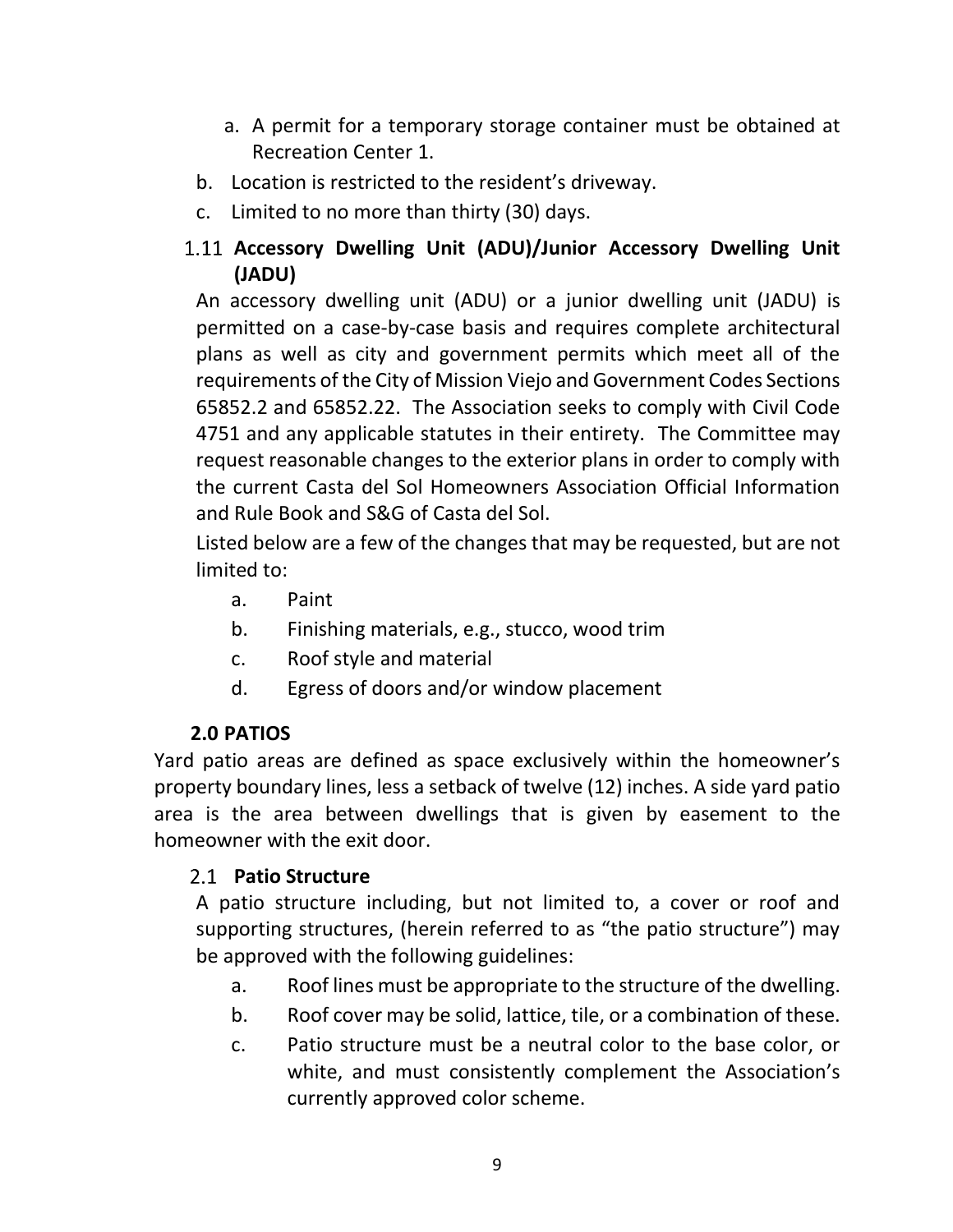- d. No metal or corrugated sheeting can be used for roofing material.
- e. Outdoor draperies/curtains are not permitted.
- f. No temporary or pop-up canopies can be permanently placed in the patio area.

# <span id="page-10-0"></span>**Patio Knee Wall**

A knee wall constructed of concrete block, slump stone, stacked stone, or brick may be approved with the following guidelines:

- a. Knee wall must be capped by an approved material, not to exceed thirty (30) inches in height from the top of the patio slab and have an opening of a minimum width of thirty-six (36) inches for an exit.
- b. An unfinished concrete block knee wall must have stucco applied or be painted to match the dwelling.

# <span id="page-10-1"></span>**Patio Sheds**

Storage sheds must not be more than seventy-six (76) inches tall. Storage sheds may only be placed within a side yard or patio and must be of a color and style which complements the aesthetics and character of the Community.

### <span id="page-10-2"></span>**Patio Slab/Decking**

Concrete slab, fabricated decking of wood or an alternate material such as tile, brick, pavers, stamped concrete, or coating is permitted.

### <span id="page-10-3"></span>**Sun Screens and Sun Shades**

Sun screens and sun shades are permitted with the following guidelines:

- a. Sun screens and sun shades must be made from a solid color fire-resistant material.
- b. All exterior sun screens and sun shades must match.
- c. Sun screens and sun shades must be well maintained.
- d. Sun screens and sun shades are not meant to be used to enclose a patio.
- e. Sun screens and sun shades must be a neutral color or one that matches the stucco or trim.
- f. Plastic slatted or bamboo shades are not permitted.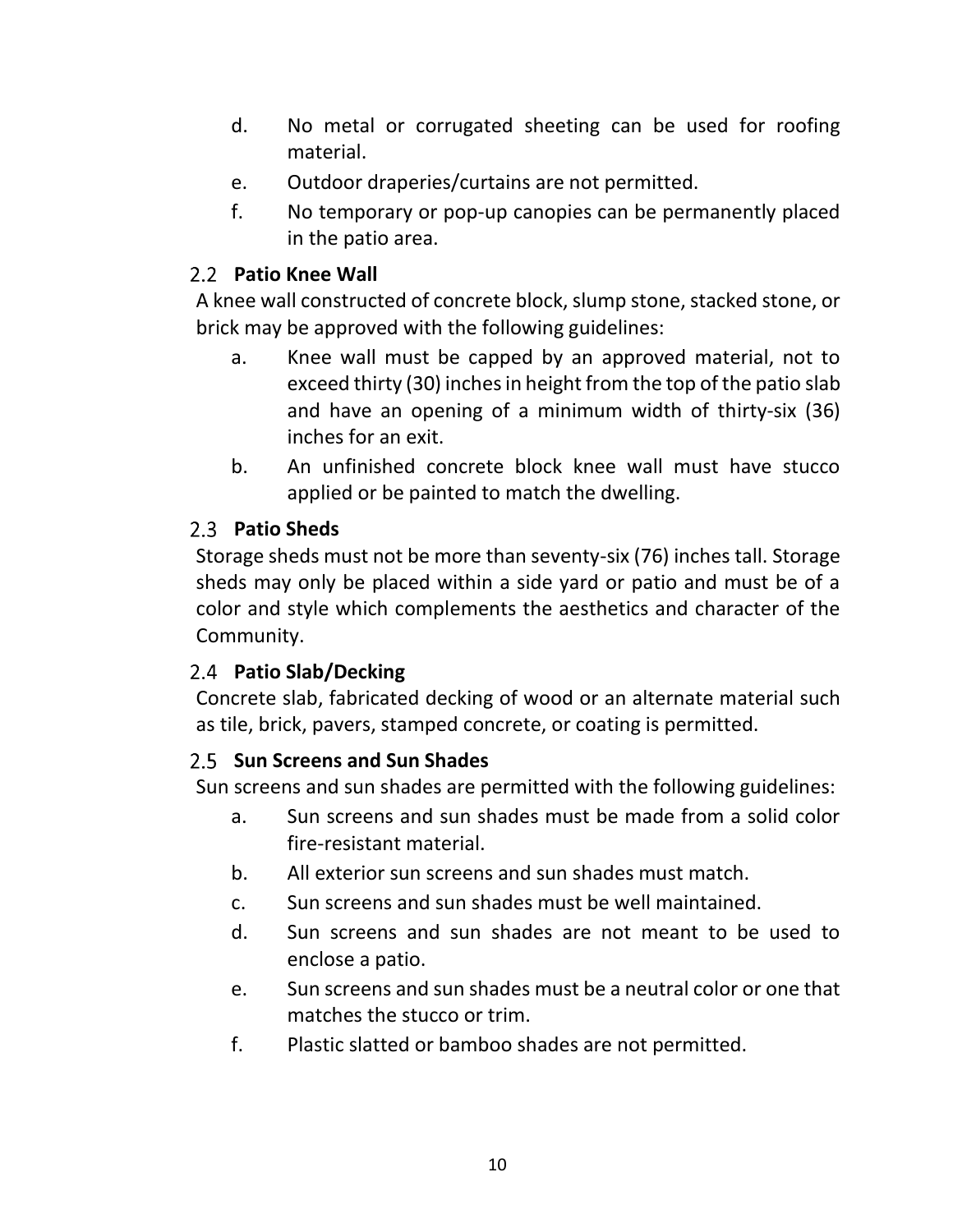# <span id="page-11-0"></span>2.6 Irrigation

The drip system MUST NOT be attached to the Association watering system. Drip irrigation is permitted with the following guideline:

a. Any tubing attached to the dwelling must match the surface color to which it is attached.

# <span id="page-11-1"></span>**Rain Gutters and Downspouts**

Rain gutters and downspouts must match the surface of the dwelling to which they are attached.

### <span id="page-11-2"></span>**3.0 DOORS, FENCES, GATES, AND WINDOWS**

# <span id="page-11-3"></span>**Doors**

Entry doors may be solid or have a glass insert. Doors may be stained or painted to match the dwelling trim or an Association-approved entry door color.

- a. Screen doors and security doors may be white, black, bronze, or match the dwelling trim, stucco, or siding.
- b. Screen doors may be fixed or retractable.
- c. All patio door replacement locations, additions and styles must be reviewed by the Committee.

# <span id="page-11-4"></span>**Garage Door Replacement**

- a. Replacement doors with a paintable surface may be painted white or to match the dwelling trim, stucco, or siding.
- b. Replacement doors with a non-paintable surface must be white or must consistently complement the Association's current color scheme.
- c. Replacement doors may have decorative glass windows across the top panel only.
- d. Decorative hardware is not permitted.

# <span id="page-11-5"></span>**Fences**

Consideration must be made by the homeowner while choosing an Association-approved color scheme so that fences consistently complement the new color scheme. Fences may be made of wood, vinyl, metal, tempered glass or clear polycarbonate sheeting with the following guidelines:

1. Color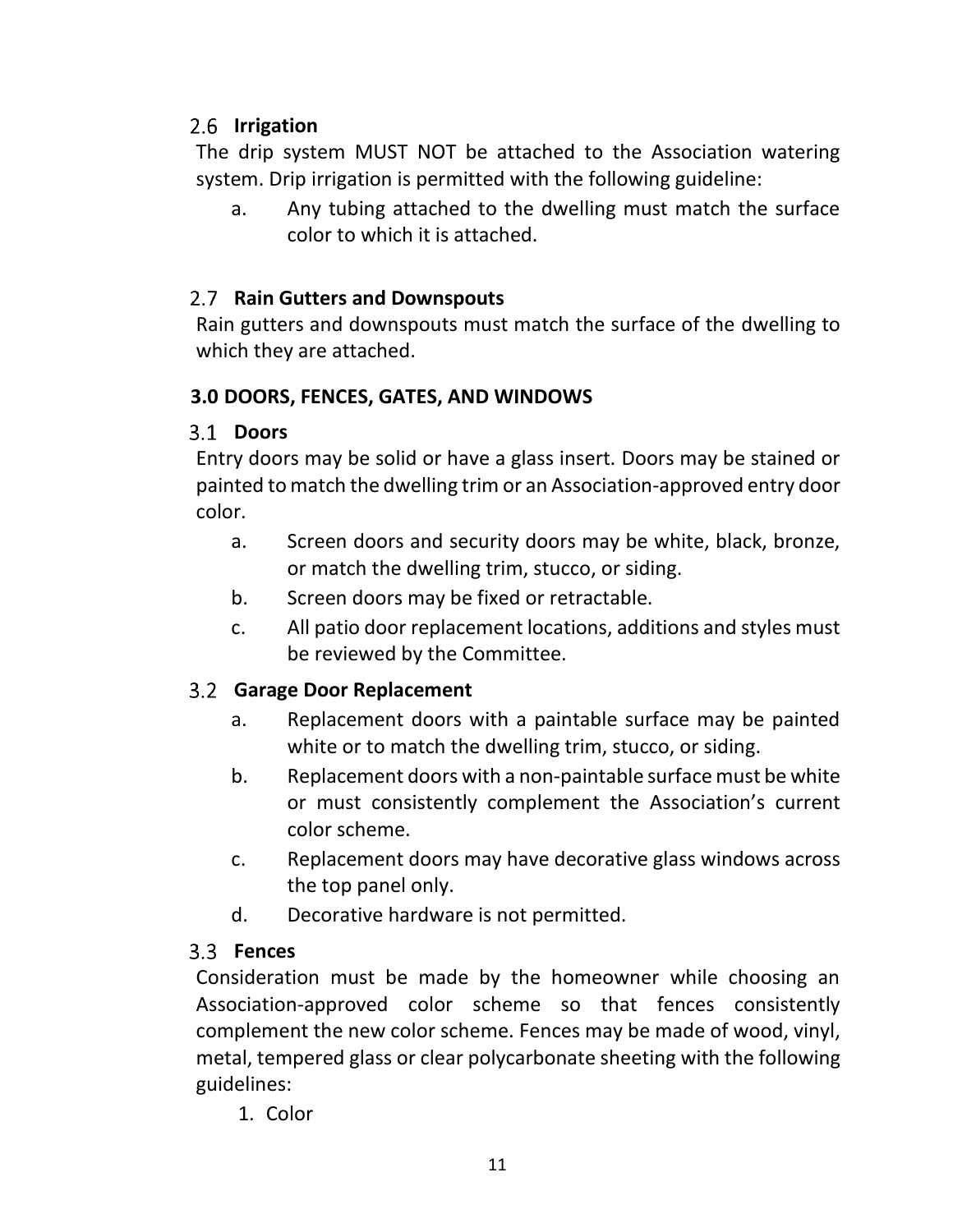- 2. Paintable surfaces may have a natural stain or be painted to match the dwelling stucco or trim.
- 3. Non-paintable surfaces must be white or must consistently complement the Association's current color scheme.
- 4. Metal may be white, black, bronze or match the dwelling trim.
- a. Fences cannot exceed sixty-six (66) inches in height including the knee wall, if any.
- b. Solid wood or vinyl fences are not permitted.
- c. Fencing must be erected on a concrete slab or knee wall.
- d. No temporary fencing, chain link, chicken wire, mesh or dog runs are permitted at any time on any portion of the Lot, foundation, or landscape easement area.

### <span id="page-12-0"></span>**Gates**

Consideration must be made by the homeowner while choosing an Association-approved color scheme so that gates consistently complement the new color scheme.

### **1. Fiesta and Casta Model Gates:**

- a. Fiesta model side yard fence and gate may be made of wood or vinyl only.
- b. Posts must not be attached to neighboring dwelling.
- c. Repairs to neighboring dwelling must be made during replacement, which includes stucco patching and painting.
- d. Solid fence and gate height must be a minimum of forty-eight (48) inches and a maximum of sixty (60) inches. (*See FIGURE 1*)
- e. Decorative lattice and solid portion of the gate must not exceed seventy-two (72) inches in total height (excluding posts).
- f. Gate must be a minimum width of thirty-six (36) inches.
- g. Colors of the fence and gate must match and may be white, natural wood or match the dwelling stucco or trim.
- h. Non-paintable surfaces must be white or must consistently complement the Association's current color scheme.
- i. Vinyl gate hardware must match the color of vinyl.

# **2. Carmel Model Gates:**

a. Carmel Model gates may be one (1) of two (2) existing styles. (*See FIGURES 2A and 2B*).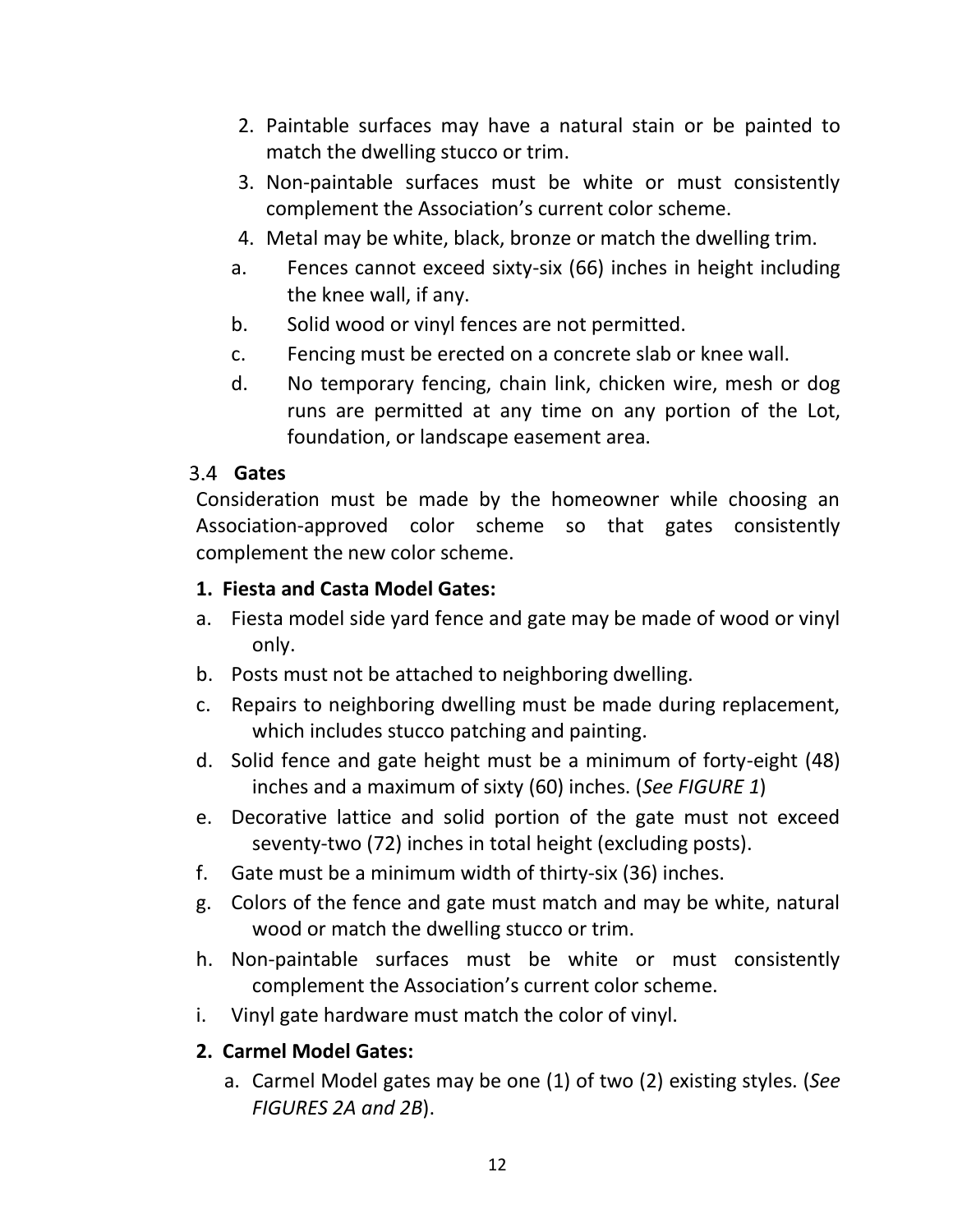- b. A custom metal gate may be approved on a case-by-case basis and must be non-graphic.
- c. All gates must be painted black, white, or the dwelling base or trim color.
- d. Gate height must be appropriate to the height of the wall.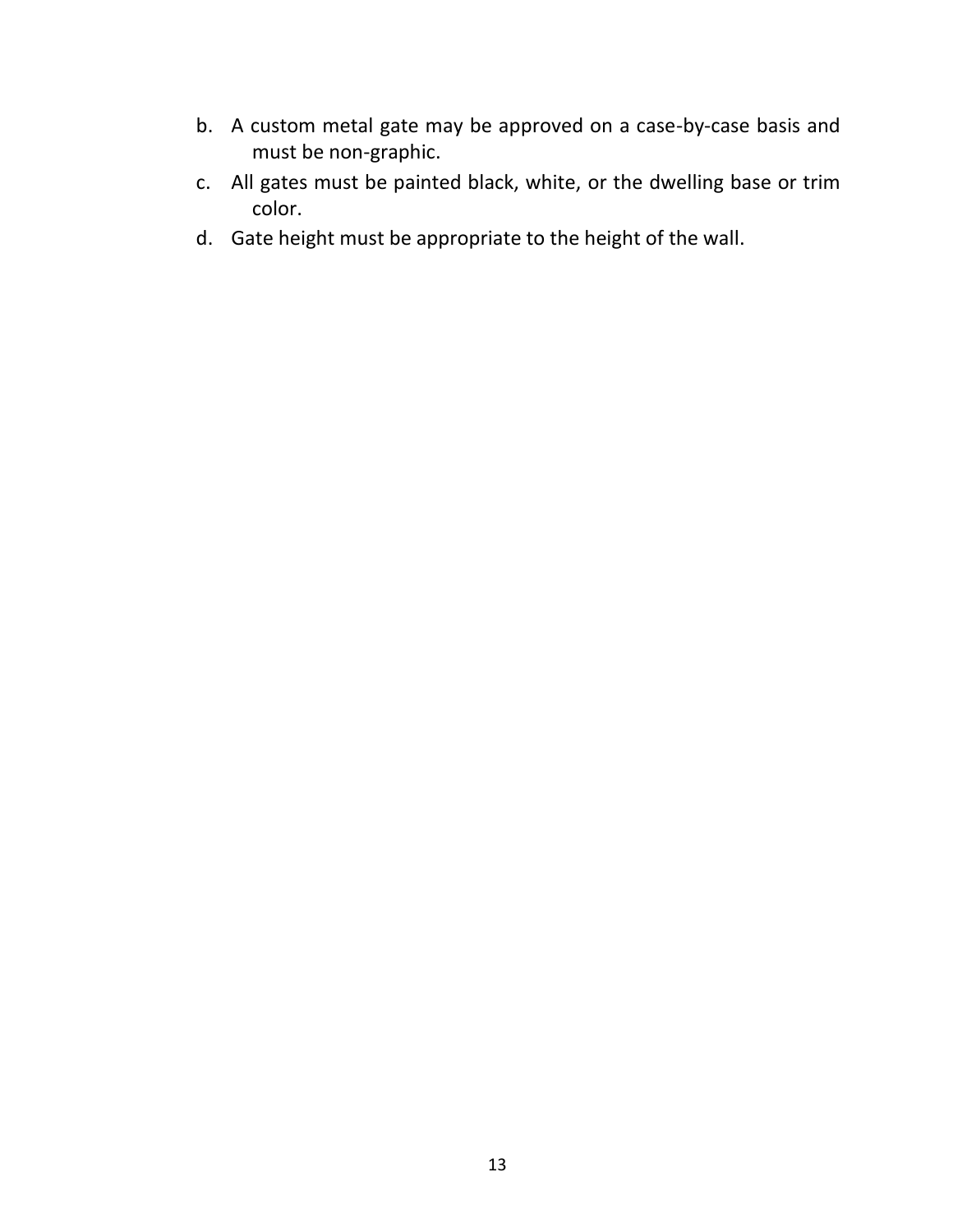*FIGURE 1 - FIESTA AND CASTA MODEL GATE*

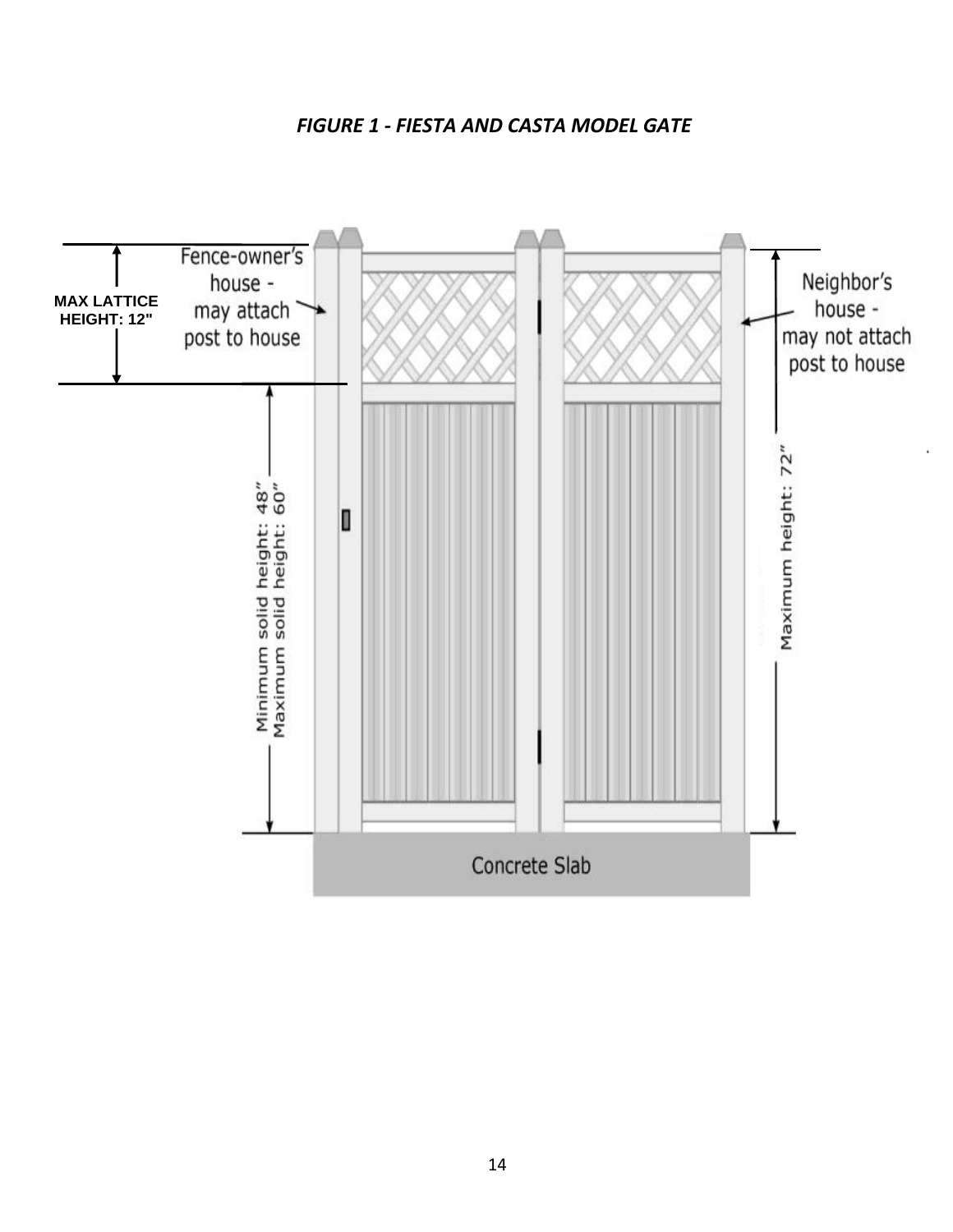

*FIGURE 2A - CARMEL MODEL GATE - STYLE A*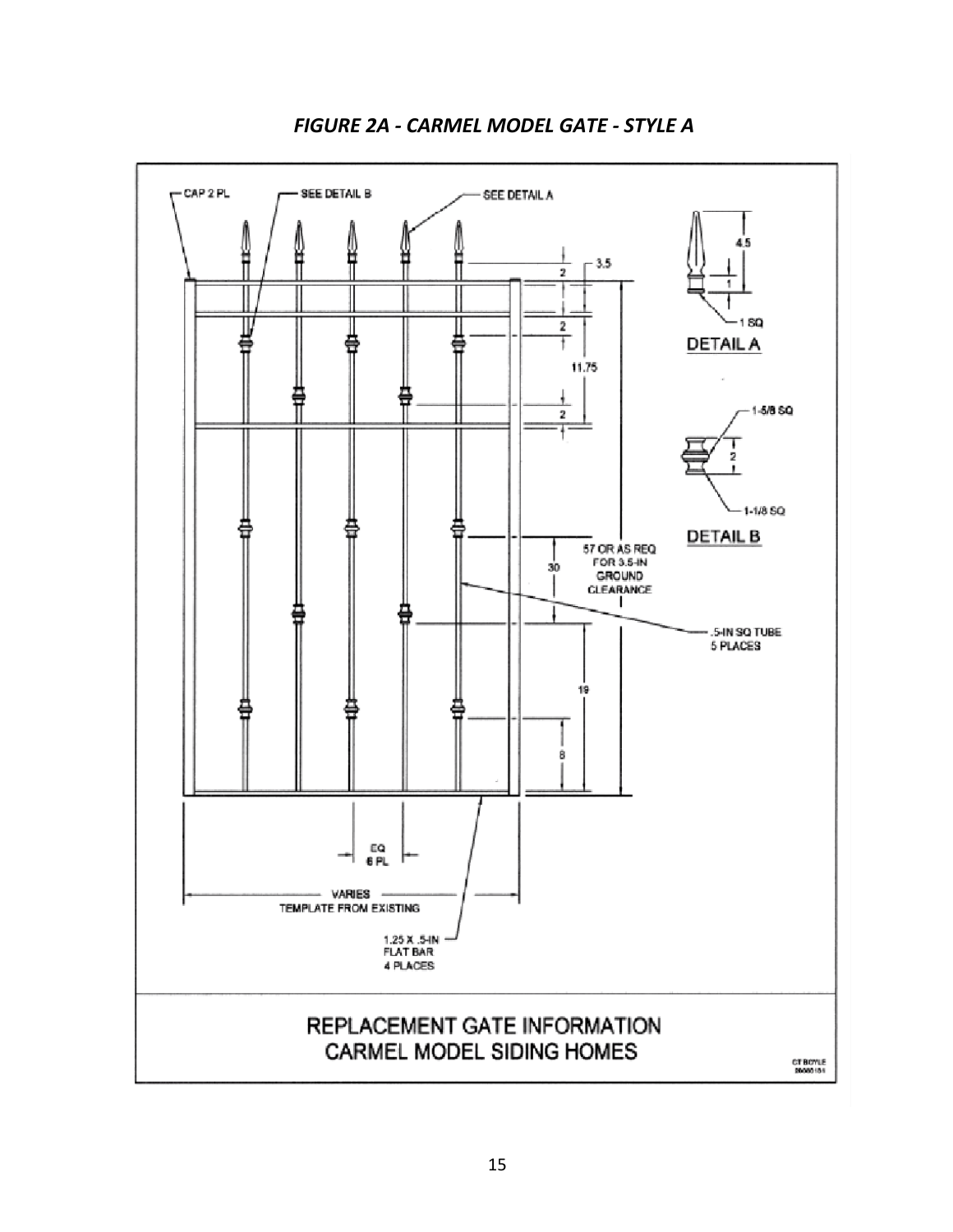

*FIGURE 2B - CARMEL MODEL GATE - STYLE B*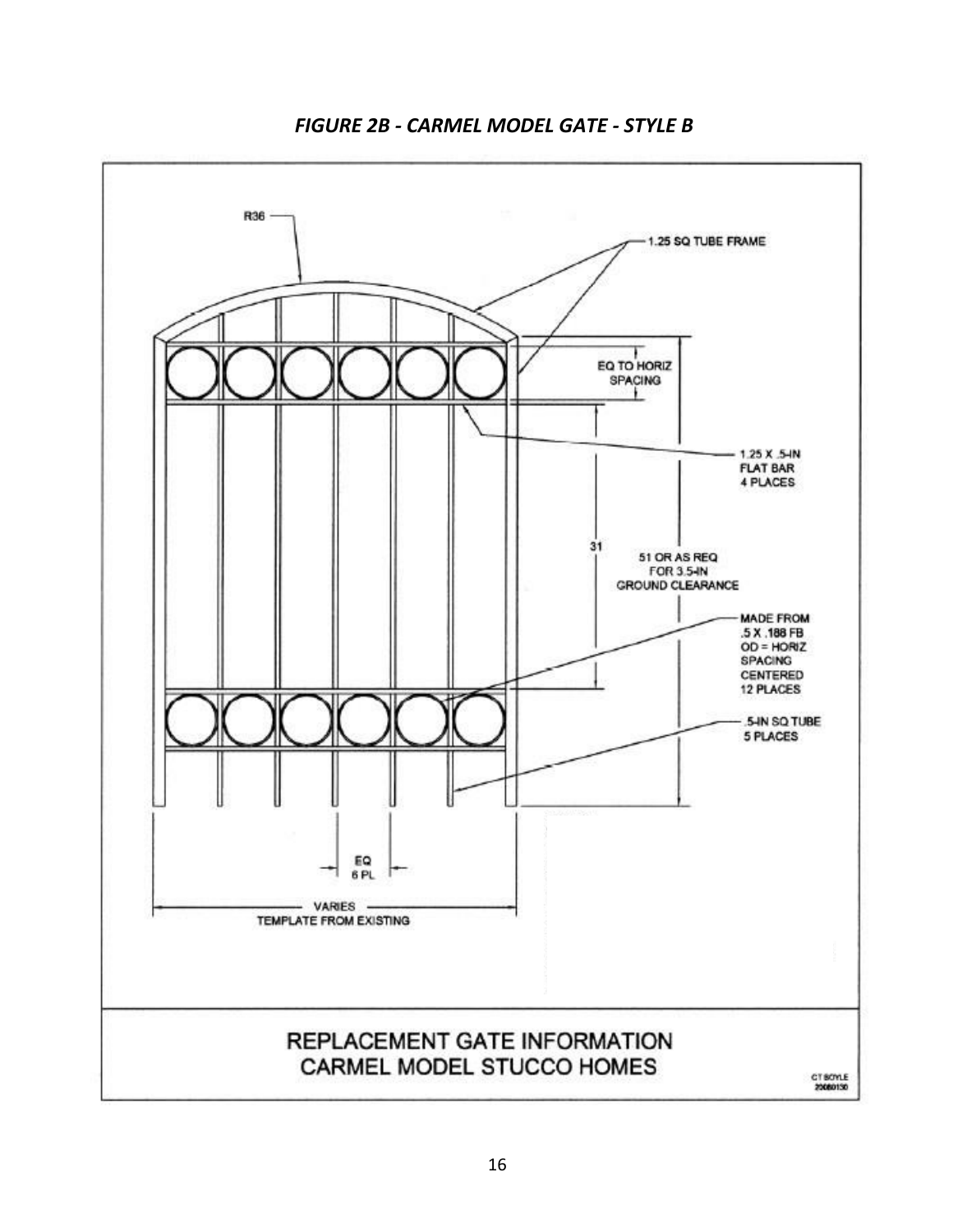# <span id="page-17-0"></span>**Privacy Screening**

A privacy screen may be made of wood, metal**,** or vinyl with the following guidelines:

- a. Cannot obstruct a neighbor's natural view.
- b. Cannot exceed sixty-six (66) inches in height including the knee wall, if any.
- c. Sections must be framed and supported to prevent warping and sagging.
- d. Cannot be solid.
- e. Color must match the dwelling trim or stucco or be white.
- f. Non-paintable surfaces must be white.
- g. Privacy screens must be erected on a concrete slab or knee wall.

# <span id="page-17-1"></span>**Windows**

Window replacements are permitted with the following guidelines:

- a. All windows and glass doors on the same side of the dwelling must be replaced at the same time.
- b. All frames must be the same material and color.
- c. Professional tinting of window glass may be permitted; reflective or mirrored finishes are not permitted.

# <span id="page-17-2"></span>**Window Additions**

Any window addition will be considered on a case-by-case basis and must not infringe on your neighbor's privacy.

For illumination purposes, a non-opening solid glass window addition that abuts an easement granted to a neighboring property may be permitted with the following guidelines:

- a. Installed window must be a minimum height from the foundation base of seventy-two (72) inches.
- b. Window size may not be larger than twelve (12) inches high by forty-eight (48) inches wide.
- c. Window glass must be of an obscured material.

### <span id="page-17-3"></span>**4.0 EXTERIOR ENHANCEMENTS**

### <span id="page-17-4"></span>**Exterior Paint**

A selection of Association-approved color schemes for dwelling exterior, trim and accent colors has been selected for all models.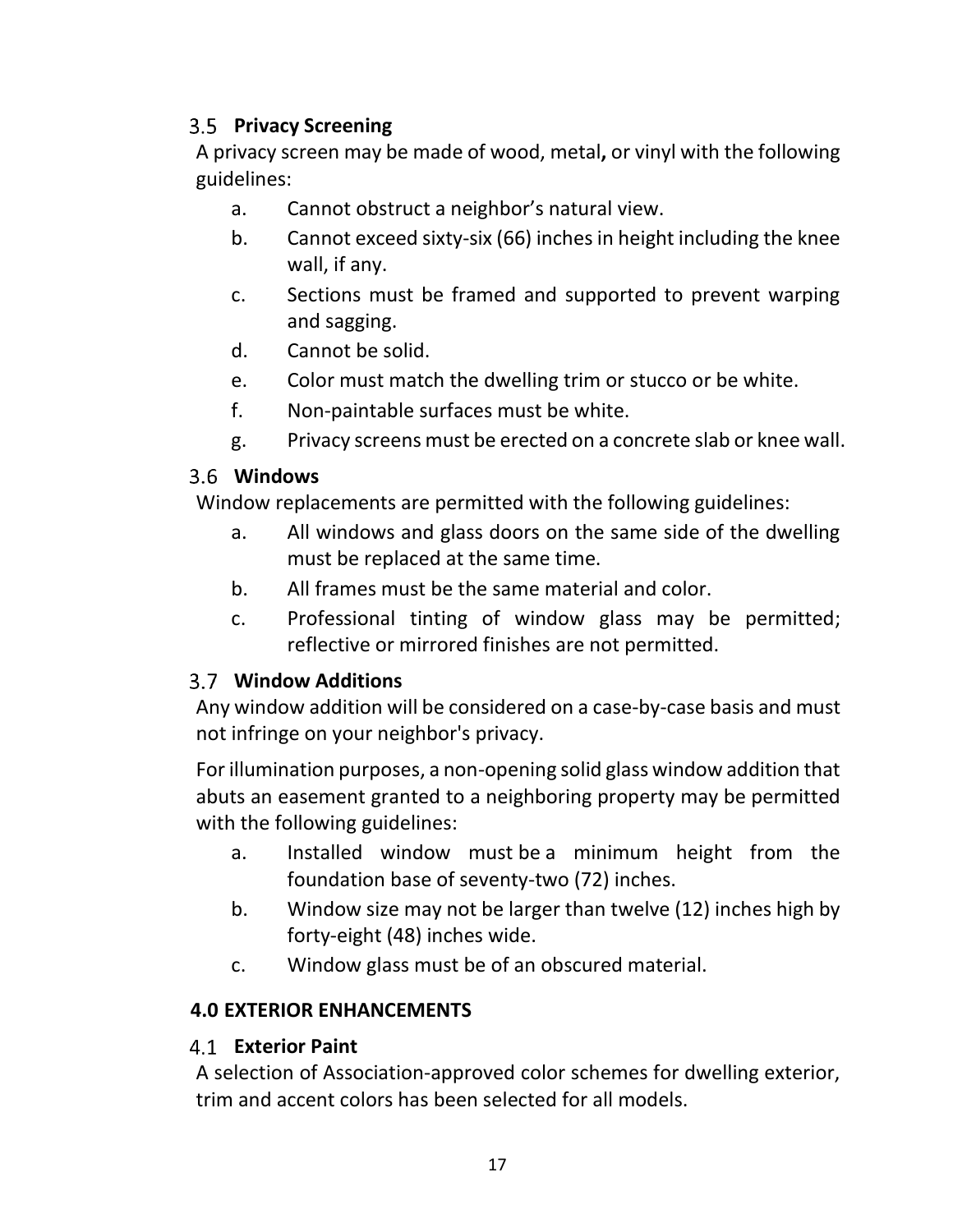The painting of dwelling exterior, garage doors and entry doors (excluding custom exterior doors, patio structures, fences, and knee walls) will be completed by the Association per the scheduled paint cycle.

Prior to the scheduled paint cycle the homeowner, at their expense, is required to repair any cracks in the stucco and repair all wood damage. The homeowner is responsible to move all personal items away from the dwelling to allow accessibility by the workers.

Consideration must be made by the homeowner while choosing an Association-approved color scheme so that all fences, gates, patio covers, shutters, window frames and awnings consistently complement the new color scheme. Therefore, some changes may be required, either by paint or replacement of the aforementioned items, to accommodate the new color scheme, and will be solely at the expense of the homeowner.

Any surface material attached to the dwelling by the homeowner, such as vinyl siding, stone facing, etc., which by nature of the product does not require painting OR in doing so voids the warranty of the product, becomes the homeowner's sole responsibility for maintenance of that surface material.

An additional trim color may be permitted within a color scheme, on a case-by-case basis, and requires an approved "Application for Exterior Modification". The additional color paint cost is at the homeowner's expense.

A selection of approved accent colors is available which can be used on entry doors and shutters.

Attached dwellings must be painted the same base color. However, within the attached dwelling selected Association-approved color scheme, different trim colors may be permitted on each dwelling unit.

#### <span id="page-18-0"></span>**Awnings**

- a. Awnings, either fixed or retractable, must be of a solid-colored fabric. Color must match the dwelling stucco, siding, trim, door, roof tile, or may be black.
- b. All awnings on a dwelling must be of the same color, material, and style.
- c. Location, color, and size must be reviewed.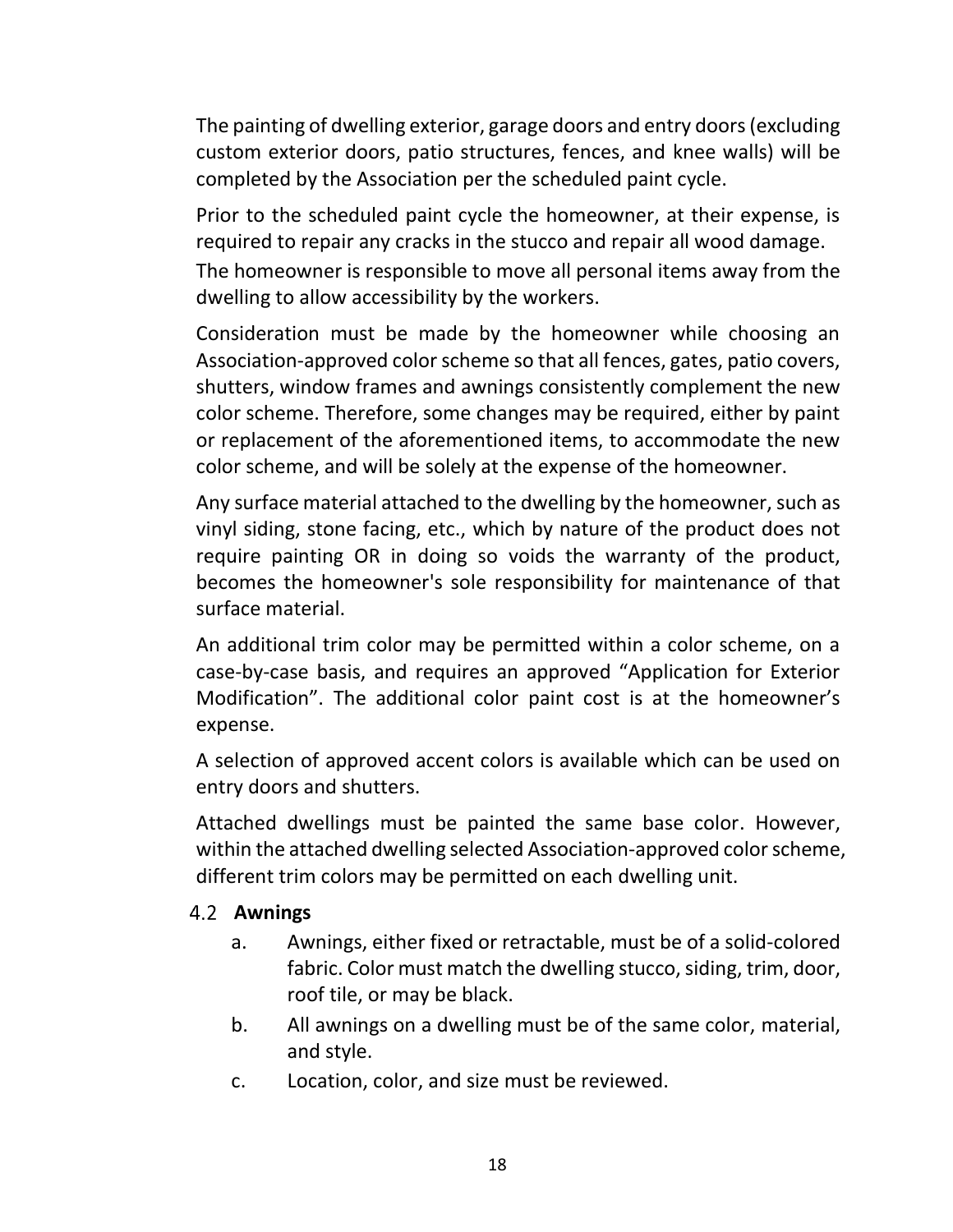### <span id="page-19-0"></span>**Decorative Items and Flowerpots**

#### **4.3.1. Foundation Areas**

The foundation area surrounding the dwelling is for the planting of bushes and flowers. For consistency and aesthetic purposes of the Community, decorative item(s) should be limited and meet the following guidelines:

- a. Growers pots, nursery pots and empty pots must not be visible.
- b. Decorative items and/or flowerpots must be similar in style, theme, or color and be harmonious with the dwelling color scheme.
- c. Decorative items and/or flowerpots must not be used in a way that replaces the foundation plantings, or as a replacement for landscaping.
- d. Faded artificial plants, dead or dying plants are not acceptable.
- e. Temporary border edging, such as wood, wired wood, plastic, or wired fencing, is not permitted.

#### **4.3.2. Front Porches and Driveways**

Decorative items and flowerpots may be placed on a front porch with the following guidelines:

- a. Clutter is not permitted to accumulate on the porch area.
- b. No item on the front porch should impede traffic to the dwelling. A minimum thirty-six (36) inch wide path to the front door is required.
- c. Decorative items or flowerpots must be of appropriate size for the porch.
- d. Growers**'** pots, nursery pots, and empty pots must not be visible.
- e. Decorative items or flowerpots must be similar in style, theme, or color.
- f. Faded artificial plants, dead and dying plants, are not acceptable.
- g. One (1) decorative flowerpot may be placed on either side of the garage, maximum of two (2).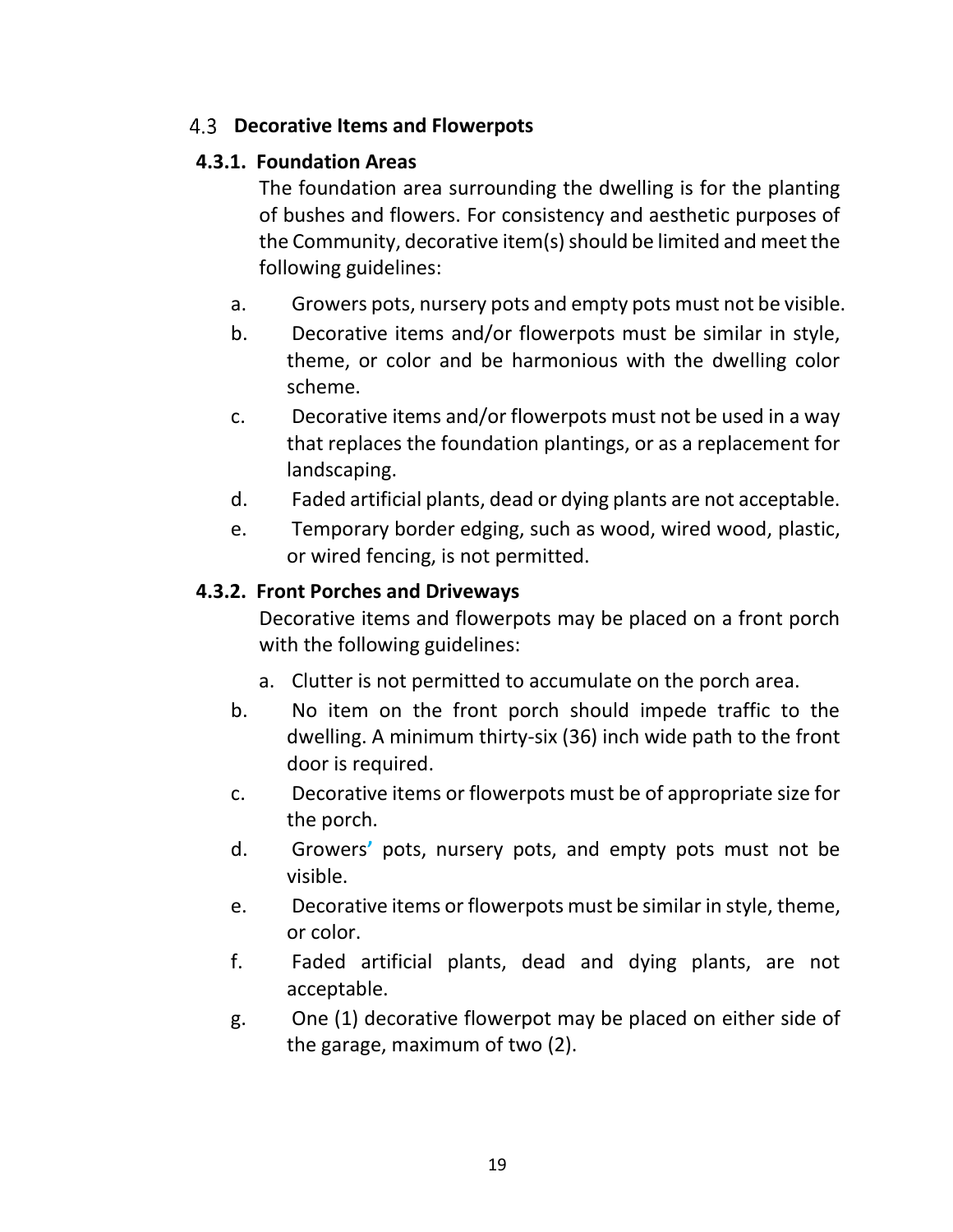#### **4.3.3. Knee Walls**

Decorative items and flowerpots may be placed on a knee wall with the following guidelines:

- a. Decorative items and/or flowerpots must not be used in lieu of a privacy screen.
- b. Grouped flowerpots must be of similar style, theme, or color.
- c. Growers**'** pots, nursery pots and empty pots must not be visible.
- d. Faded artificial plants, dead or dying plants are not acceptable.

### <span id="page-20-0"></span>**Dwelling Numbers**

Dwelling numbers must be a minimum of four (4) inches high and be of a complementary contrasting color to the finish beneath them.

# <span id="page-20-1"></span>**Flower Boxes and Shelves**

The color of flower boxes and shelves must match the dwelling trim, stucco, or an Association-approved entry door color, siding, or be black or white.

### <span id="page-20-2"></span>**Holiday Décor**

Holiday decorations and lights may be displayed only during a period of thirty (30) days prior to the first day of the applicable holiday, and fifteen (15) days after the last day of the holiday.

#### <span id="page-20-3"></span>**Mailboxes**

### a. Association-Owned Mailboxes

Grouped and cluster mailboxes are owned and maintained by the Association, and therefore cannot be altered in any way by the homeowner. If maintenance or repair is required, it must be done by the Association, except for the mailbox lock and key mechanism (contact USPS for this repair).

### b. Homeowner-Owned Mailboxes

Individual (single) mailboxes on the streets listed in *TABLE 1* below are Homeowner-owned mailboxes and posts, and are to be maintained by the homeowner with the following guidelines:

1. Mailbox and post are to be painted one (1) color, either black or white. No decoration, customized painting or magnetic decoration is permitted.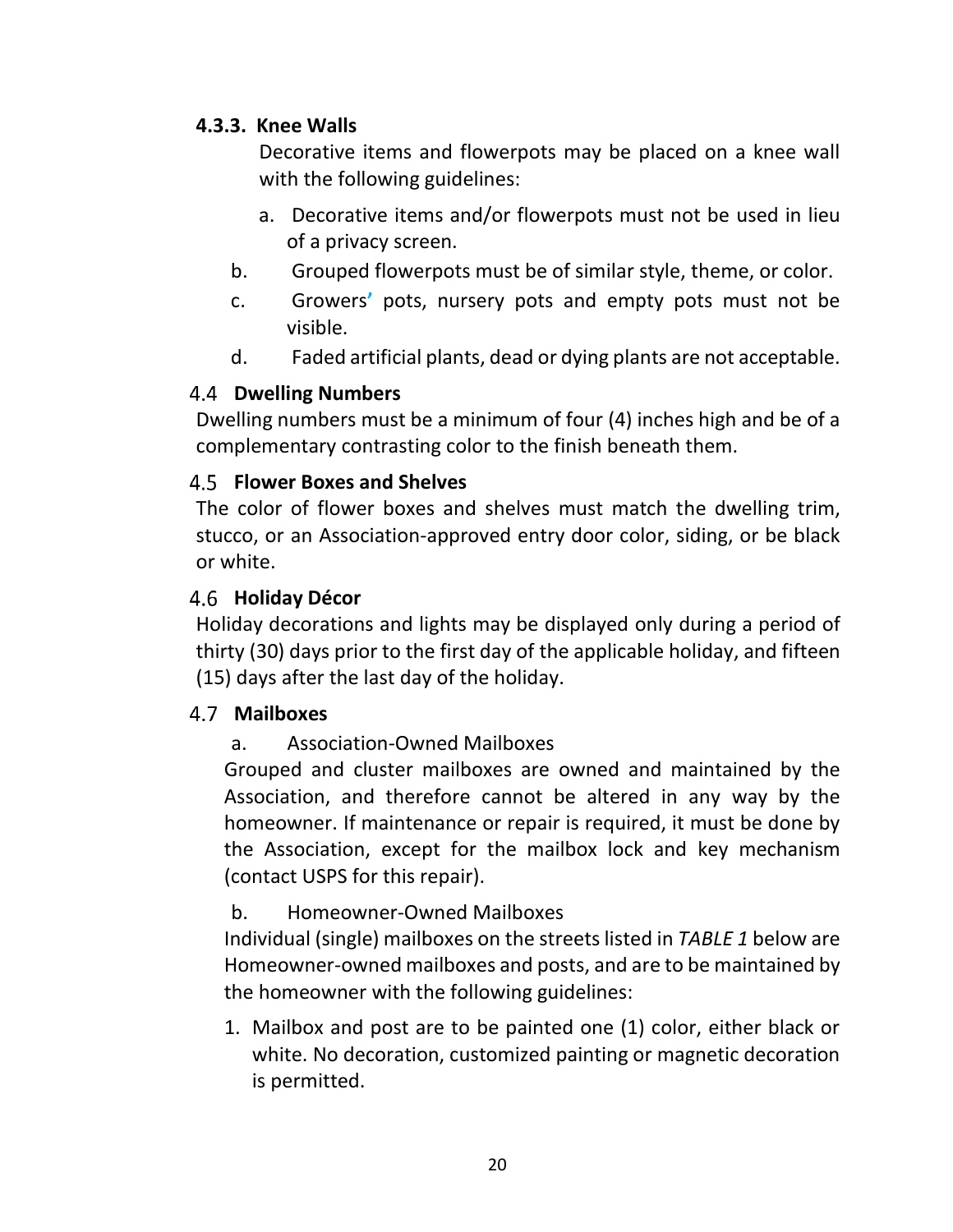- 2. Replacement mailbox opening must face the street.
- 3. Replacement mailbox style must be consistent with the style of Casta del Sol.

#### *TABLE 1 – Homeowner-Owned Mailbox Street Location*

Thistable lists the streets that have individual (single) mailboxes. Homeowners are responsible for maintaining their mailbox and post if you live on one (1) of the streets listed below.

| Via Acuna          | Via Agustini | Via Bella                                                | Via Bonalde | <b>Calle Casal</b> |
|--------------------|--------------|----------------------------------------------------------|-------------|--------------------|
| Via Castro         | Via Cernuda  | Via Chabas                                               | Via Chocano | Via Congora        |
| Via Dario          | Via Enriquez | <b>Via Garfias</b>                                       | Via Herrera | Via Hierro         |
| Via Larrea         | Via Lopez    | Via Lugones                                              | Machado     | Via Maragall       |
| <b>Calle Marin</b> | Via Mistral  | Calle Neruda                                             | Via Nervo   | Via Pellicer       |
| Via Pondal         | Via Prados   | Via Rivas                                                | Via Silva   | Via Storni         |
| Via Tirso          | Via Unamuno  | Calle Valdes (between Casta del Sol and Via<br>Agustini) |             |                    |

### <span id="page-21-0"></span>**Ornamental Items (Wall Décor)**

Ornamental items (wall décor) on the front porch are permitted on the inside wall(s) only with the following guidelines:

- a. Not more than 25% of the wall space is to be covered.
- b. Suggested ornamental material may be made of clay, metal, or wood.
- c. Colors and styles must complement the aesthetics and character of the Community.

No ornamental items (wall décor) are permitted on any portion of the front of the dwelling or your neighbor's side wall. The front of the dwelling is defined as that portion of the house and garage that face the street.

#### <span id="page-21-1"></span>4.9 **Shutters**

The color of shutters can be black, white, or an Association-approved entry door color and must harmoniously blend with the color scheme.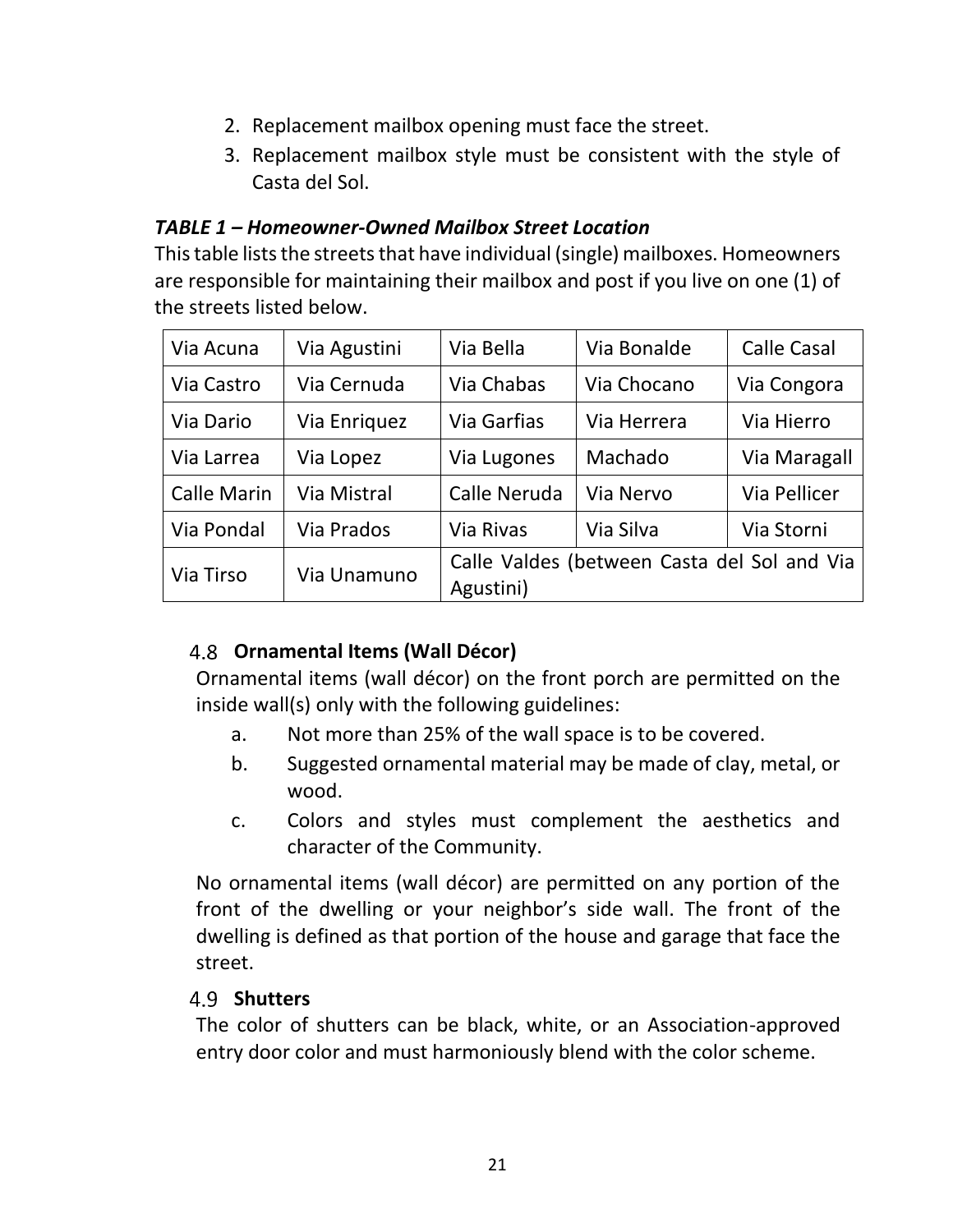#### <span id="page-22-0"></span>**5.0 OUTDOOR ELECTRICAL AND PLUMBING**

### <span id="page-22-1"></span>**Exterior Lighting**

Exterior lighting must be approved by the Committee. Lighting modifications, alterations, or additions are permitted with the following guidelines:

- a. Lighting must be installed in a manner so as not to broadcast on the neighboring dwellings.
- b. High intensity exterior lighting is not permitted.

#### <span id="page-22-2"></span>**Landscape Lighting**

Low intensity landscape lighting is permitted with the following guideline:

a. Lighting must be installed in a manner so as not to broadcast on the neighboring dwelling.

#### <span id="page-22-3"></span>**Patio Structure Lighting**

Low intensity outdoor-rated decorative lighting can be hung with the following guidelines:

- a. Lighting must be attached to the underside of the patio structure.
- b. Lighting must not swag or drape.
- c. Power cords attached to the dwelling must be painted to match the surface to which it is attached.
- d. Flood lights/security lights may be permitted with appropriate motion detection sensors.

#### <span id="page-22-4"></span>5.4 Air Conditioners

Air conditioning units may NOT be relocated from the original location without approval of the Committee.

### <span id="page-22-5"></span>**Electric Vehicle Charging Station**

An electric charging station is permitted in a location obscured from view from the front of the street when not in use.

#### <span id="page-22-6"></span>**Outdoor Conduit**

Electrical conduit, gas or water lines installed on the exterior of the dwelling must be painted to match the surface to which they are attached.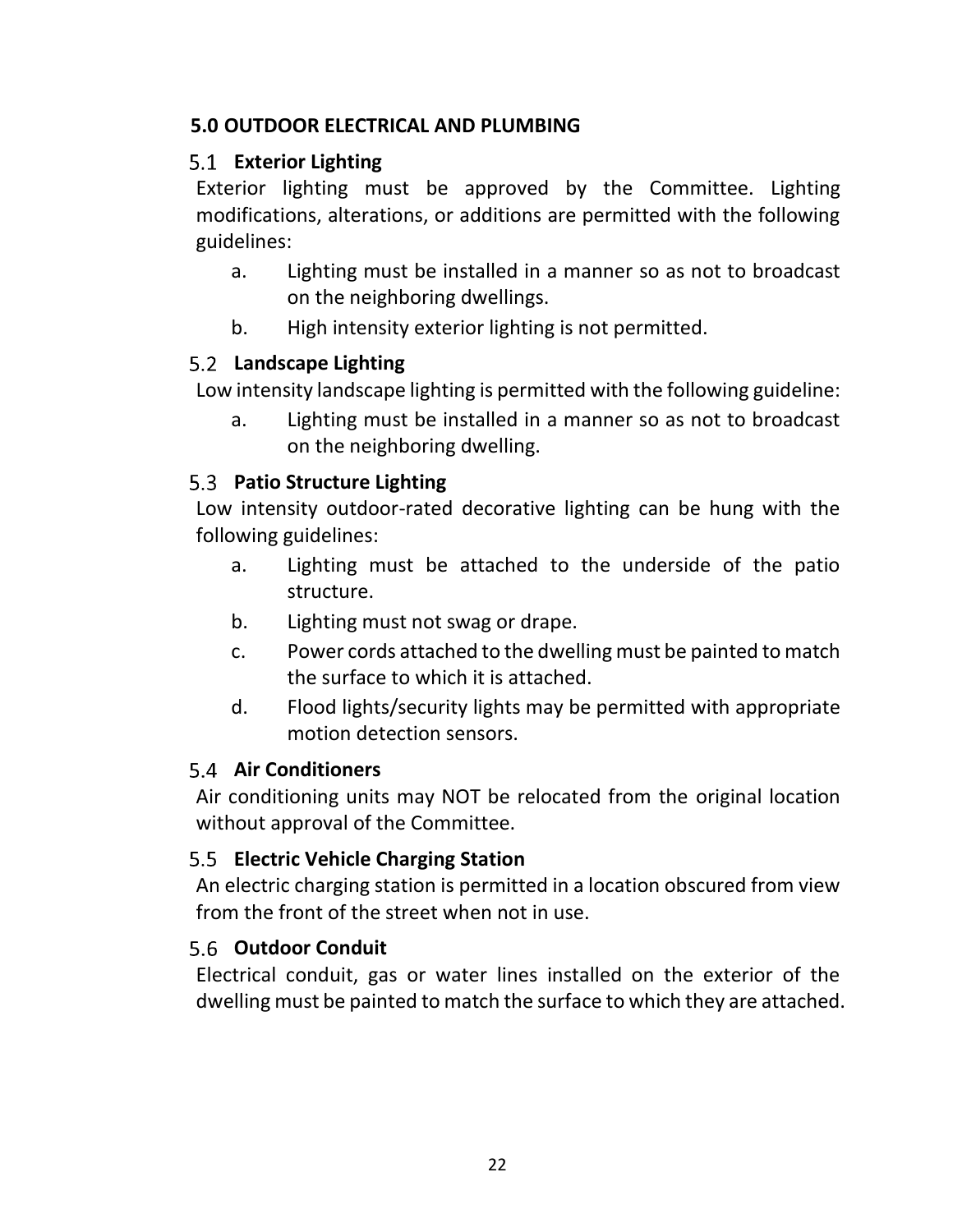# <span id="page-23-0"></span>**Satellite Dish/Digital TV Antennas**

To the extent possible, all cables must be securely attached to the outside walls of the dwelling and must be painted to match the surface to which they are attached.

#### <span id="page-23-1"></span>**Surveillance Cameras**

Surveillance cameras to monitor the exterior of a dwelling are permitted but must be installed in a fixed position so that they do not view a neighbor's yard or window.

#### <span id="page-23-2"></span>**Spas**

A portable spa can be located on a patio slab/deck with the following guidelines:

- a. Must be set back a minimum of eight (8) inches from the end of the slab/deck, and completely located within the homeowner's Lot boundaries.
- b. Complete details of how the spa isto be drained must be stated on the submitted "Architectural Application for Exterior Modification."

#### <span id="page-23-3"></span>**Water Heaters**

Water heaters are not permitted in front of the dwelling, within view of any other residence, or from the street.

#### <span id="page-23-4"></span>**Water Outlets**

A relocation of an exterior water outlet, or addition of an exterior water outlet may be permitted; however, visibility from the street must be minimal.

#### <span id="page-23-5"></span>**Water Softeners**

Water softeners and all related conduit/lines installed on the exterior of the dwelling may be permitted but must be hidden from view and not located on the front of the dwelling.

#### **6.0 Signs**

<span id="page-23-7"></span><span id="page-23-6"></span>No commercial signage, except for real estate signs and home security signs, are permitted.

#### **Flags and Banners**

Flags and banners are permitted with the following guidelines: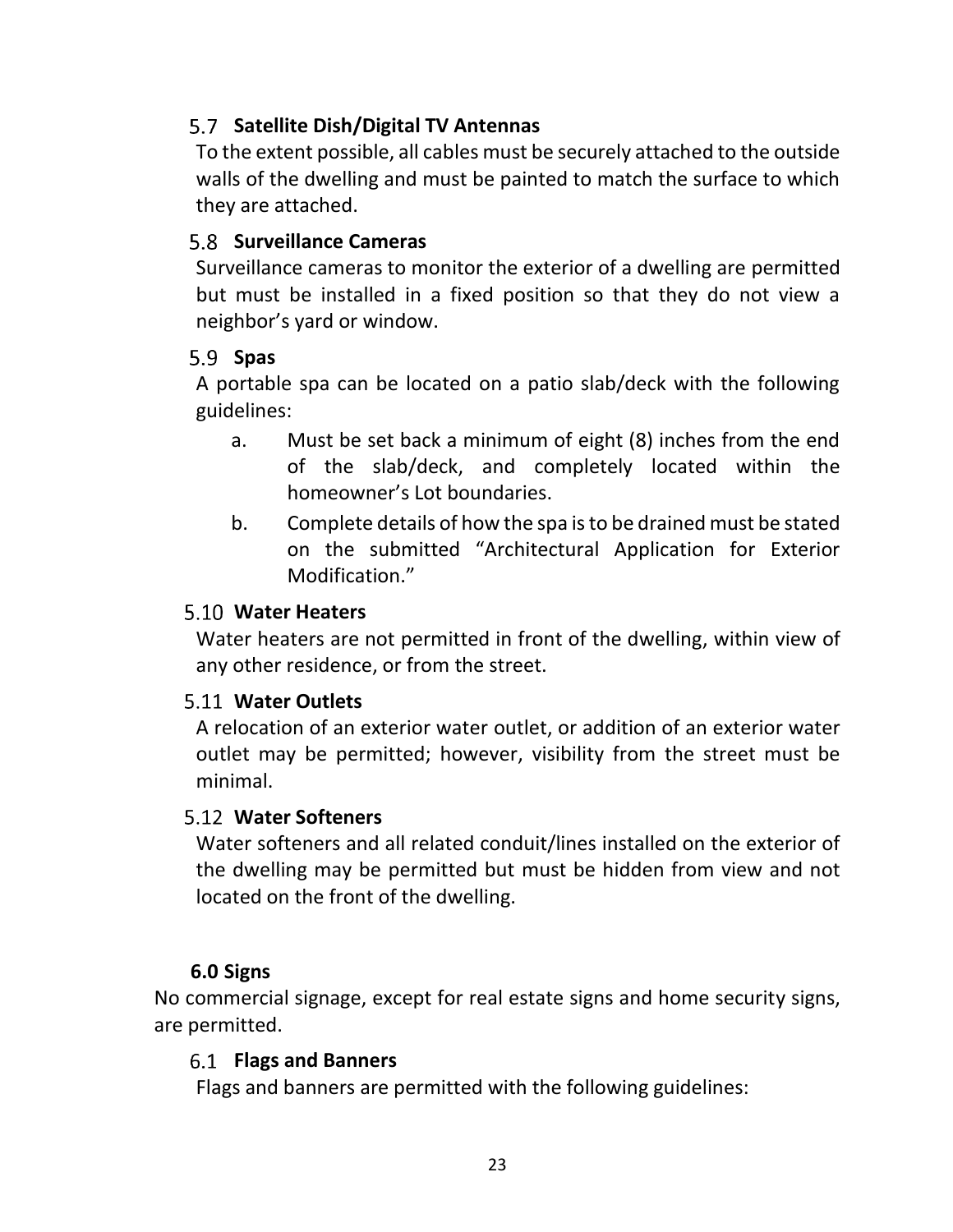- a. Unfurled flag is not to exceed thirty-six (36) inches by sixty (60) inches.
- b. Banners may not be larger than fifteen (15) sq. ft.
- c. Banner or flag must have sewn edges on all four (4) sides, with no damaged, faded, or frayed edges.
- d. Banner or flag must be hung from a pole in a flagpole holder or hung unfurled from a bracketed rod.
- e. No freestanding flagpoles are permitted.

### <span id="page-24-0"></span>**Political Signs**

Political sign dimensions must be in accordance with Civil Code Section 4710. Political signs are permitted during election cycles with the following guidelines:

- a. Political signs may be placed in the foundation area only and must not be larger than nine (9) sq. ft.
- b. Political banners must not be larger than fifteen (15) sq. ft.
- c. Political signs are not permitted in the Common areas.
	- d. Political signs may be in place not more than forty-five (45) days before election day and must be removed no later than five (5) calendar days after election day.

### <span id="page-24-1"></span>**Real Estate Signs**

Real estate signs must be placed in the foundation area closest to the dwelling with the following guidelines:

- a. Signs may not exceed two (2) feet high by three (3) feet wide in size.
	- b. One small sign or name rider is permitted but may not exceed four (4) inches by ten (10) inches in size and must be attached to the real estate sign.
	- c. One (1) real estate sign per property is permitted.
	- d. Post hole signs are not permitted, staked signs only.
	- e. Flyer box, if any, must be attached to the real estate sign.
	- f. Sign must be removed no later than three (3) days after close of escrow.
	- g. No "Open House" signs are permitted.
	- h. Real estate signs are NOT permitted in the Common Areas.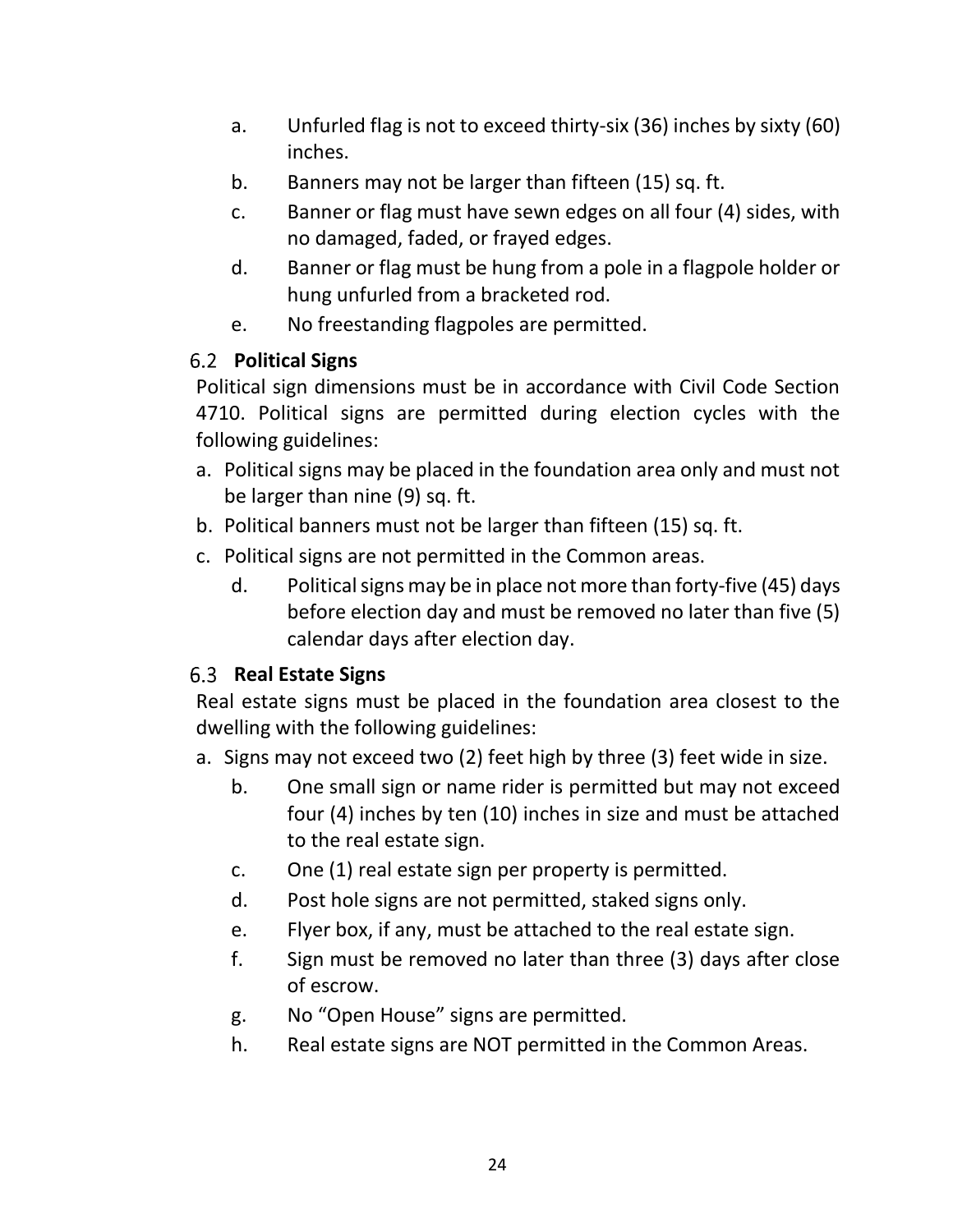# <span id="page-25-0"></span>**7.0 Unsightly Articles**

# <span id="page-25-1"></span>**7.1 Items Generally Deemed Unsightly**

Unsightly articles, as defined in Article III, Section 3.13 of the CC&Rs, are not permitted to remain on dwelling porches, patios, foundation areas, driveways, front yards, side yards and rear yards, where they are visible from any area surrounding the property. Articles deemed unsightly by the Association must always be kept in an enclosed structure or screened from view, except when in actual use.

# <span id="page-25-2"></span>**Examples of Unsightly Articles**

Listed below are some examples of articles deemed unsightly, but are not limited to:

- a. Scrap, refuse, trash, or bulk building materials.
- b. Clutter of any kind including, but not limited to, the storage of boxes or household items not in use.
- c. Ladders, yard tools, power, and other tools, when not in immediate use.
- d. Temporary window coverings such as: foil, sheets, paper, or plastic sheeting.
- e. Window coverings that are torn, discolored, or stained.
- f. Broken shutters.
- g. Awnings that are discolored, torn, stained or sagging.
- h. Damaged screens.
- i. Non-operating vehicles parked in the driveway, unless maintained in a clean condition, or covered with an appropriately sized car cover.
- j. Boats, trailers, bicycles, and mopeds must be stored in an enclosed location.
- k. Weeds, overgrown shrubs, dead plants, or unkempt plants in the foundation areas surrounding the dwelling.
- l. Broken tiles, damaged wood, or stucco.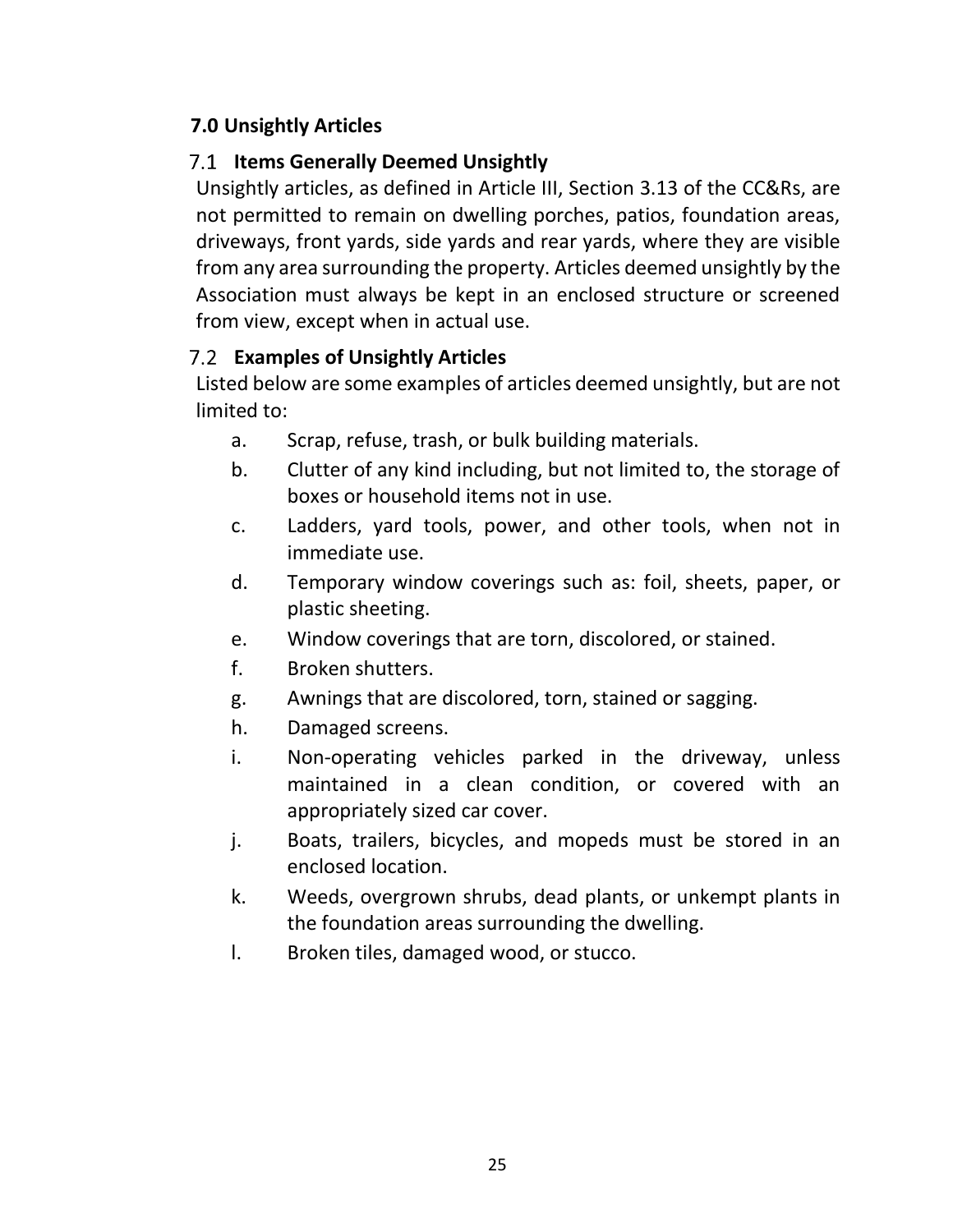#### **Trash Containers**

Trash containers when not placed on the street for scheduled pickup must be stored out of view from the street. Options for storage of containers may include:

- a. Garage.
- b. Approved enclosed structure or screen on a side yard or patio.
- c. Side yard behind a gate or fence.
- d. Behind an adequately sized shrub.

Note: Trash containers must not be placed at the curb earlier than one day prior to scheduled pickup and must be removed no later than the morning after pickup.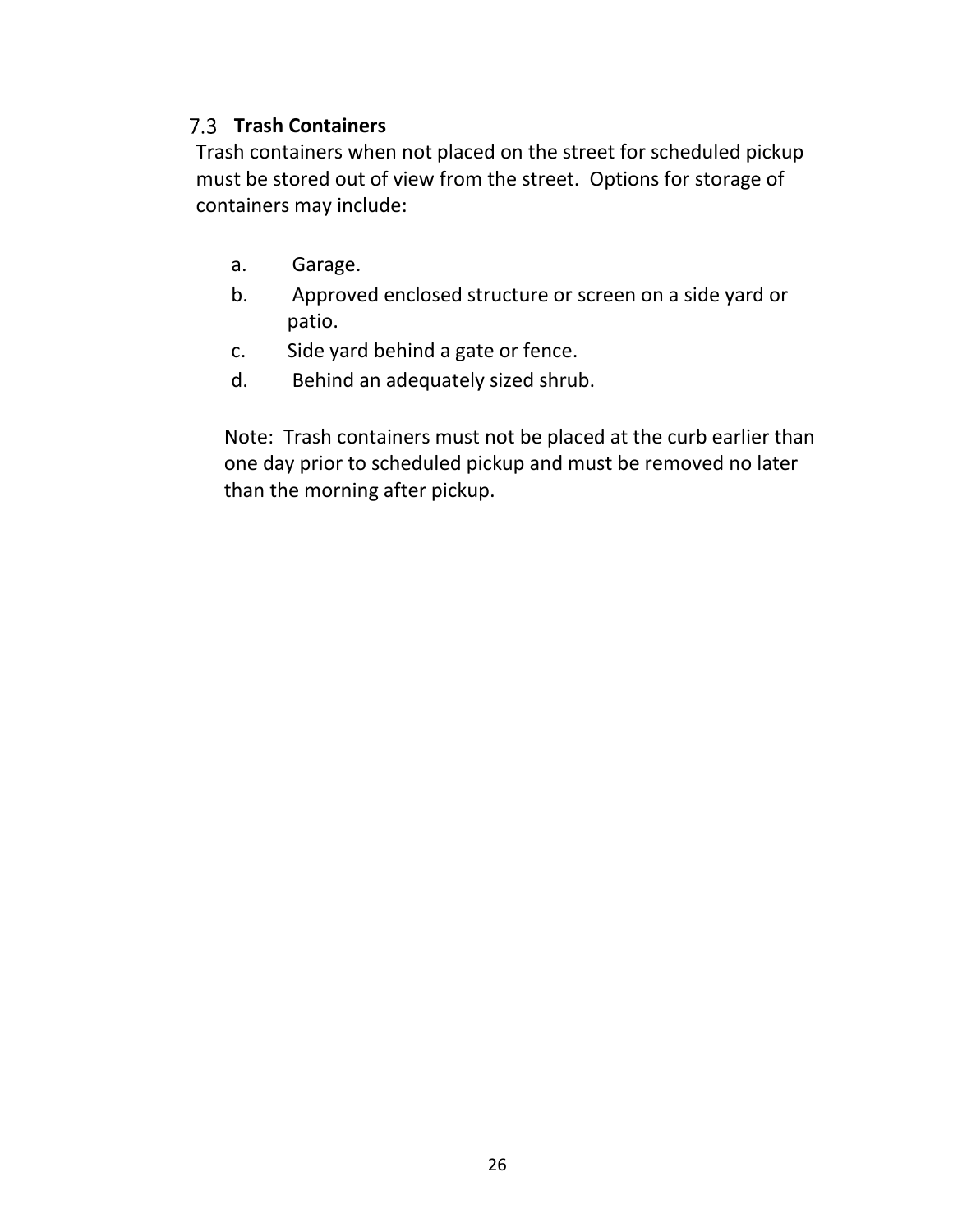# <span id="page-27-0"></span>**INDEX**